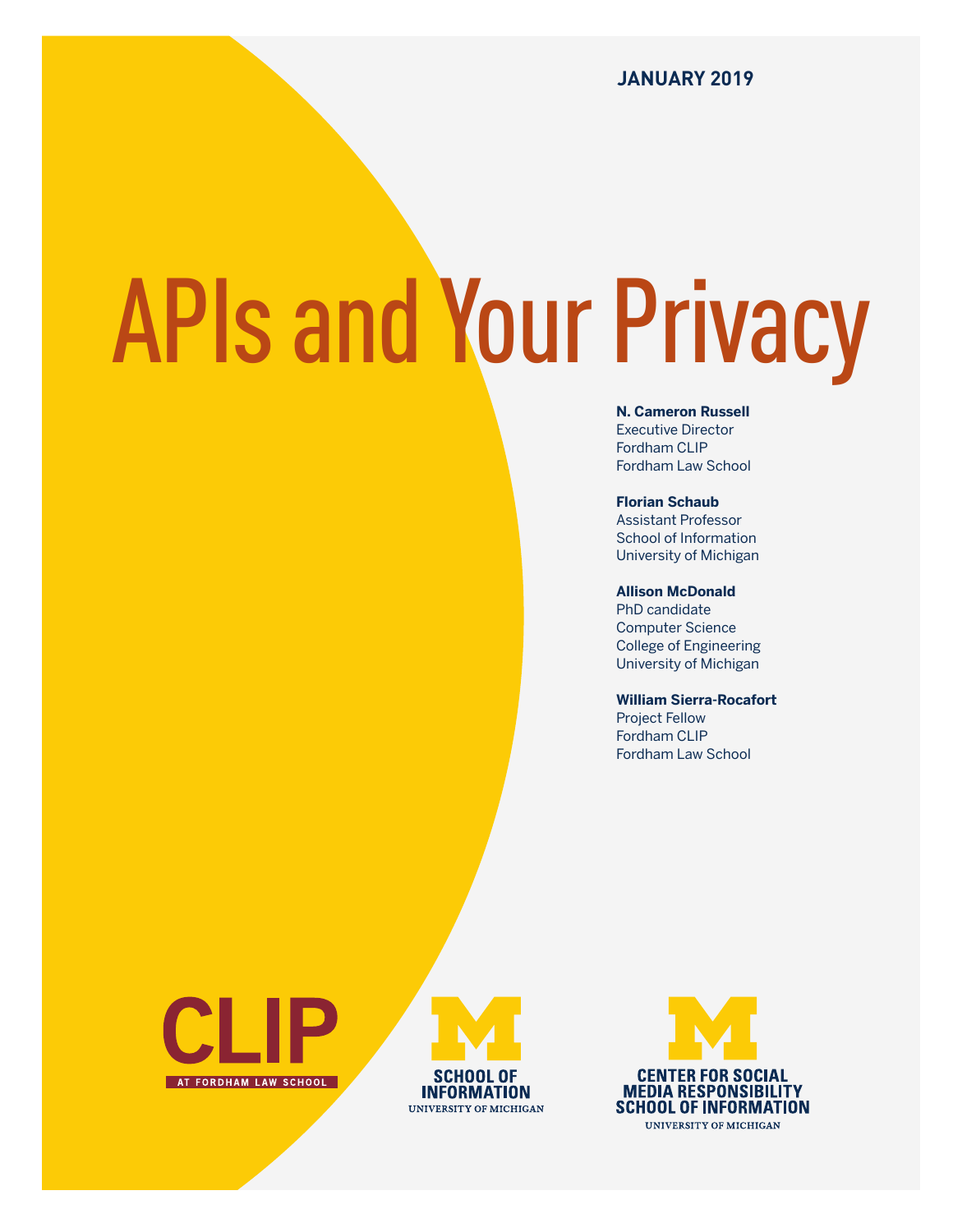# Executive Summary

Application programming interfaces, or APIs, have been the topic of much recent discussion. Newsworthy events, including those involving Facebook's API and Cambridge Analytica obtaining information about millions of Facebook users, have highlighted the technical capabilities of APIs for prominent websites and mobile applications. At the same time, media coverage of ways that APIs have been misused has sparked concern for potential privacy invasions and other issues of public policy. This paper seeks to educate consumers on how APIs work and how they are used within popular websites and mobile apps to gather, share, and utilize data.

APIs are used in mobile games, search engines, social media platforms, news and shopping websites, video and music streaming services, dating apps, and mobile payment systems. If a third-party company, like an app developer or advertiser, would like to gain access to your information through a website you visit or a mobile app or online service you use, what data might they obtain about you through APIs and how? This report analyzes 11 prominent online services to observe general trends and provide you an overview of the role APIs play in collecting and distributing information about consumers. For example, how might your data be gathered and shared when using your Facebook account login to sign up for Venmo or to access the Tinder dating app? How might advertisers use Pandora's API when you are streaming music?

After explaining what APIs are and how they work, this report categorizes and characterizes different kinds of APIs that companies offer to web and app developers. Services may offer content-focused APIs, feature APIs, unofficial APIs, and analytics APIs that developers of other apps and websites may access and use in different ways. Likewise, advertisers can use APIs to target a desired subset of a service's users and possibly extract user data. This report explains how websites and apps can create user profiles based on your online behavior and generate revenue from advertiser-access to their APIs. The report concludes with observations on how various companies and platforms connecting through APIs may be able to learn information about you and aggregate it with your personal data from other sources when you are browsing the internet or using different apps on your smartphone or tablet. While the paper does not make policy recommendations, it demonstrates the importance of approaching consumer privacy from a broad perspective that includes first parties and third parties, and that considers the integral role of APIs in today's online ecosystem.

© 2019 Fordham Center on Law and Information Policy (Fordham CLIP) and the Regents of the University of Michigan (Univ. of Michigan). A gift from AT&T to Fordham CLIP at the Fordham University School of Law, New York, NY supported work on this study. The views and opinions expressed in this report are those of the authors and are not presented as those of any of the sponsoring organizations or financial supporters of those organizations. Any errors and omissions are the responsibility of the authors. This study may be reproduced, in whole or in part, for educational and non-commercial purposes provided that attribution to Fordham CLIP and the Univ. of Michigan is included.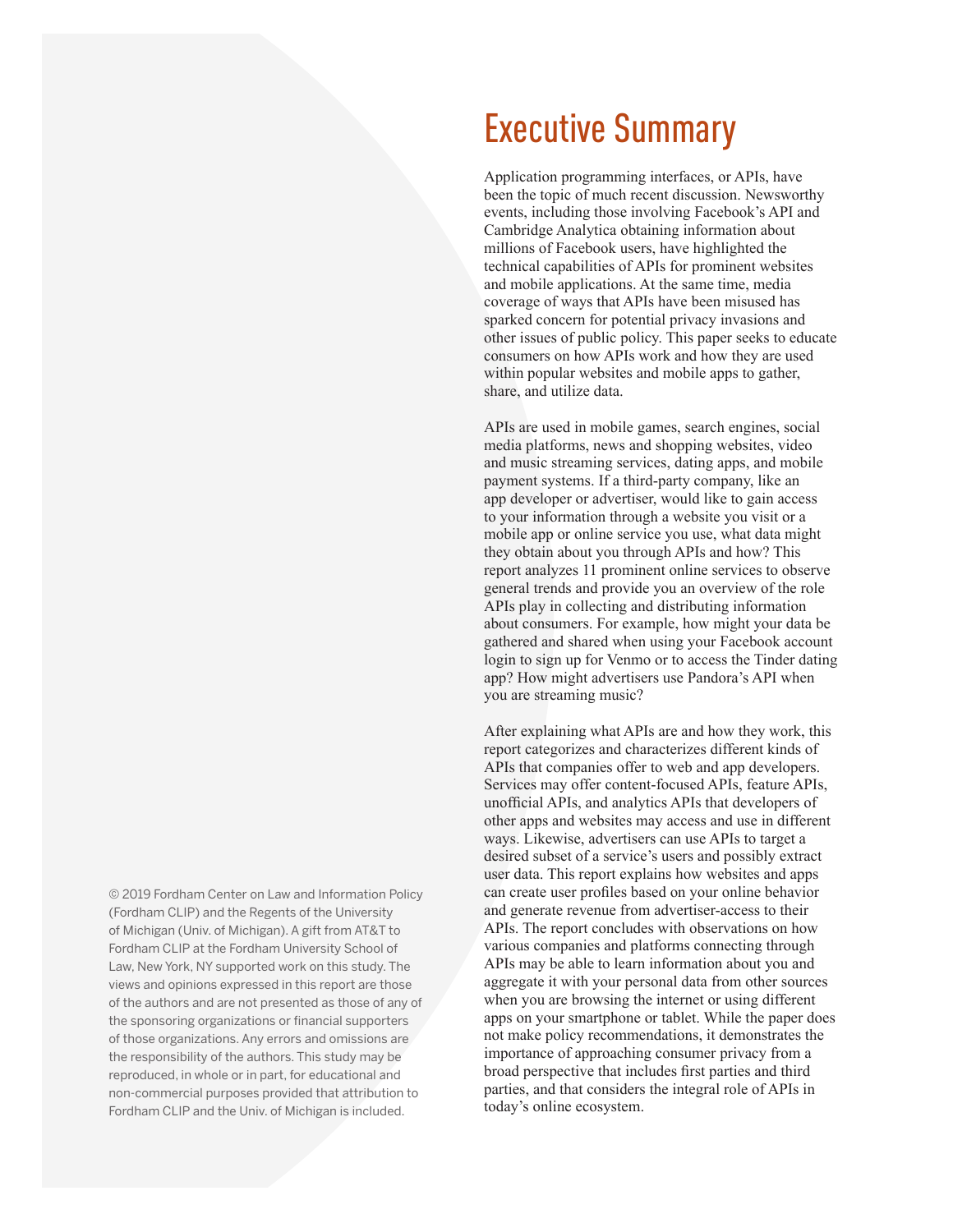# Table of Contents

| PAGE 1           | I. Introduction                                                |  |  |  |  |
|------------------|----------------------------------------------------------------|--|--|--|--|
| 3                | II. Application Programming Interfaces<br>and User Data Access |  |  |  |  |
| $\overline{3}$   | A. What are APIs and How Do They Work?                         |  |  |  |  |
| 4                | <b>B. Who Uses APIs</b>                                        |  |  |  |  |
| $\overline{a}$   | a. Developers                                                  |  |  |  |  |
| $\overline{4}$   | 1. Content-Focused APIs                                        |  |  |  |  |
| 4<br>            | 2. Feature APIs                                                |  |  |  |  |
| $6 \overline{)}$ | 3. Unofficial APIs                                             |  |  |  |  |
| $\overline{a}$   | 4. Analytics APIs                                              |  |  |  |  |
| $\frac{8}{11}$   | b. Advertisers                                                 |  |  |  |  |
| $\frac{10}{100}$ | 1. Monetization APIs                                           |  |  |  |  |
| 11               | 2. Marketing APIs                                              |  |  |  |  |
| 11               | 3. Advertiser Access                                           |  |  |  |  |
| 14               | <b>III. Observations and Conclusions</b>                       |  |  |  |  |

**Appendix: Selection Methodology** [15](#page-17-0)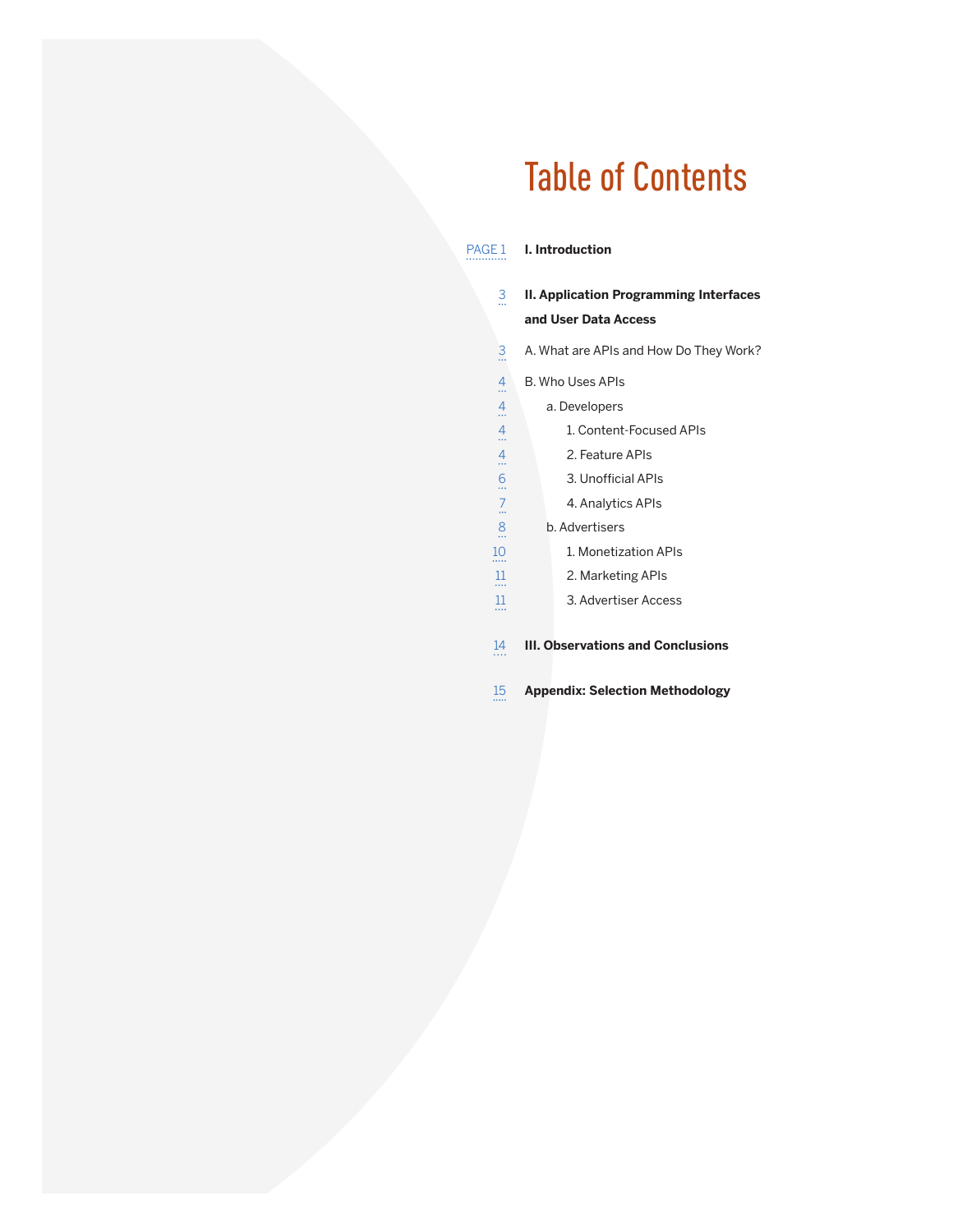# <span id="page-3-0"></span>I. Introduction

The objective of this paper is to educate the public and policymakers on how application programming interfaces (APIs) are used within consumer-facing websites and mobile applications to gather, share, and utilize data. How are companies such as Facebook, Google, and Amazon using APIs to compile and share your data? APIs are, essentially, a specified way through which different online services, websites, and applications can exchange data and interact with one another. Thus, APIs are the common way for programmatically interconnecting two or more services. To make it easier for developers to utilize another service's API (for example, for a mobile app developer who wants to allow its users to log into its app with Facebook), access and use of APIs are made easier through programming code provided by the party offering the API1 (*e.g.*, Facebook for its Login API). Other developers can then directly integrate this programming code into their apps or websites. In addition to enabling the integration of functionality, however, APIs may also reveal certain information about a service's users.

Events involving APIs and personal information have recently made headline news. For example, Facebook's Open Graph API enabled the *thisisyourdigitallife* app to provide Cambridge Analytica third-party access to

troves of Facebook user data.<sup>2</sup> Although only 300,000 Facebook users consented, the API also enabled access to data of those users' "friends," affecting 87 million people.3 The U.K. Information Commissioner's Office levied its maximum fine of £500,000 against Facebook<sup>4</sup> and the company faces numerous civil lawsuits<sup>5</sup> following Cambridge Analytica's data access. On August 1, 2018, Facebook reportedly revoked access to its API for hundreds of thousands of apps that failed to submit to a new audit sparked by the Cambridge Analytica scandal and other scrutiny relating to its API.6

This recent spotlight on Facebook's API and its reported use in 2016 to affect the U.K. Brexit vote<sup>7</sup> and the U.S. Presidential election<sup>8</sup> caused other tech companies to move quickly to revisit and reform their policies for API access by third parties. For example, Twitter recently strengthened policies and procedures for vetting third-party developers seeking user data access through its API.9 Current events involving APIs of internet platforms have also fueled momentum toward enhanced privacy laws in the  $U.S.^{10}$  and globally, especially when increased public awareness of APIs and reports of improper data uses coincided with a new data protection regime already scheduled to become effective in the European Union in May 2018.11 The EU's General Data Protection Regulation (GDPR) requires

- <sup>5</sup> See, e.g., *Facebook hit with four lawsuits in one week over Cambridge Analytica scandal*, The Verge, March 23, 2018, [https://](https://www.theverge.com/2018/3/23/17155754/facebook-cambridge-analytica-data-breach-scandal) [www.theverge.com/2018/3/23/17155754/facebook-cambridge-analytica-data-breach-scandal](https://www.theverge.com/2018/3/23/17155754/facebook-cambridge-analytica-data-breach-scandal).
- <sup>6</sup> *Facebook shuts off access to user data for hundreds of thousands of apps*, The Verge, July 31, 2018, [https://www.theverge.](https://www.theverge.com/2018/7/31/17637244/facebook-apps-api-access-shut-off-missed-review-deadline) [com/2018/7/31/17637244/facebook-apps-api-access-shut-off-missed-review-deadline](https://www.theverge.com/2018/7/31/17637244/facebook-apps-api-access-shut-off-missed-review-deadline).
- <sup>7</sup> *Lawmakers publish evidence that Cambridge Analytica work helped Brexit group*, Reuters, April 16, 2018, [https://www.](https://www.reuters.com/article/us-facebook-cambridge-analytica-britain/lawmakers-publish-evidence-that-cambridge-analytica-work-helped-brexit-group-idUSKBN1HN2H5) [reuters.com/article/us-facebook-cambridge-analytica-britain/lawmakers-publish-evidence-that-cambridge-analyti](https://www.reuters.com/article/us-facebook-cambridge-analytica-britain/lawmakers-publish-evidence-that-cambridge-analytica-work-helped-brexit-group-idUSKBN1HN2H5)[ca-work-helped-brexit-group-idUSKBN1HN2H5](https://www.reuters.com/article/us-facebook-cambridge-analytica-britain/lawmakers-publish-evidence-that-cambridge-analytica-work-helped-brexit-group-idUSKBN1HN2H5).
- <sup>8</sup> *How Trump Consultants Exploited the Facebook Data of Millions*, N.Y. Times, March 17, 2018, [https://www.nytimes.](https://www.nytimes.com/2018/03/17/us/politics/cambridge-analytica-trump-campaign.html) [com/2018/03/17/us/politics/cambridge-analytica-trump-campaign.html](https://www.nytimes.com/2018/03/17/us/politics/cambridge-analytica-trump-campaign.html).
- <sup>9</sup> *Twitter to place new restrictions on its API to stop abuse*, The Next Web, July 24, 2018, [https://thenextweb.com/twit](https://thenextweb.com/twitter/2018/07/24/twitter-to-place-new-restrictions-on-its-api-to-stop-abuse/)[ter/2018/07/24/twitter-to-place-new-restrictions-on-its-api-to-stop-abuse/](https://thenextweb.com/twitter/2018/07/24/twitter-to-place-new-restrictions-on-its-api-to-stop-abuse/).
- <sup>10</sup> Notably, California passed its new Consumer Privacy Act (CaCPA) in June 2018, deemed "the nation's toughest data privacy law." *California just passed the nation's toughest data privacy law*, CNN, June 29, 2018, [https://money.cnn.com/2018/06/28/](https://money.cnn.com/2018/06/28/technology/california-consumer-privacy-act/index.html) [technology/california-consumer-privacy-act/index.html](https://money.cnn.com/2018/06/28/technology/california-consumer-privacy-act/index.html).
- <sup>11</sup> Regulation (EU) 2016/679 of the European Parliament and of the Council (General Data Protection Regulation), April 27, 2016, EU-Lex, <http://data.europa.eu/eli/reg/2016/679/oj>.

Those code pieces are often called third-party libraries.

<sup>2</sup> *You Are the Product': Targeted by Cambridge Analytica on Facebook*, N.Y. Times, April 8, 2018, [https://www.nytimes.](https://www.nytimes.com/2018/04/08/us/facebook-users-data-harvested-cambridge-analytica.html) [com/2018/04/08/us/facebook-users-data-harvested-cambridge-analytica.html](https://www.nytimes.com/2018/04/08/us/facebook-users-data-harvested-cambridge-analytica.html).

<sup>3</sup> Id.

<sup>4</sup> *Facebook faces UK fine over Cambridge Analytica scandal*, CNET, July 10, 2018, [https://www.cnet.com/news/facebook-may](https://www.cnet.com/news/facebook-may-face-uk-fine-over-cambridge-analytica-scandal/)[face-uk-fine-over-cambridge-analytica-scandal/](https://www.cnet.com/news/facebook-may-face-uk-fine-over-cambridge-analytica-scandal/).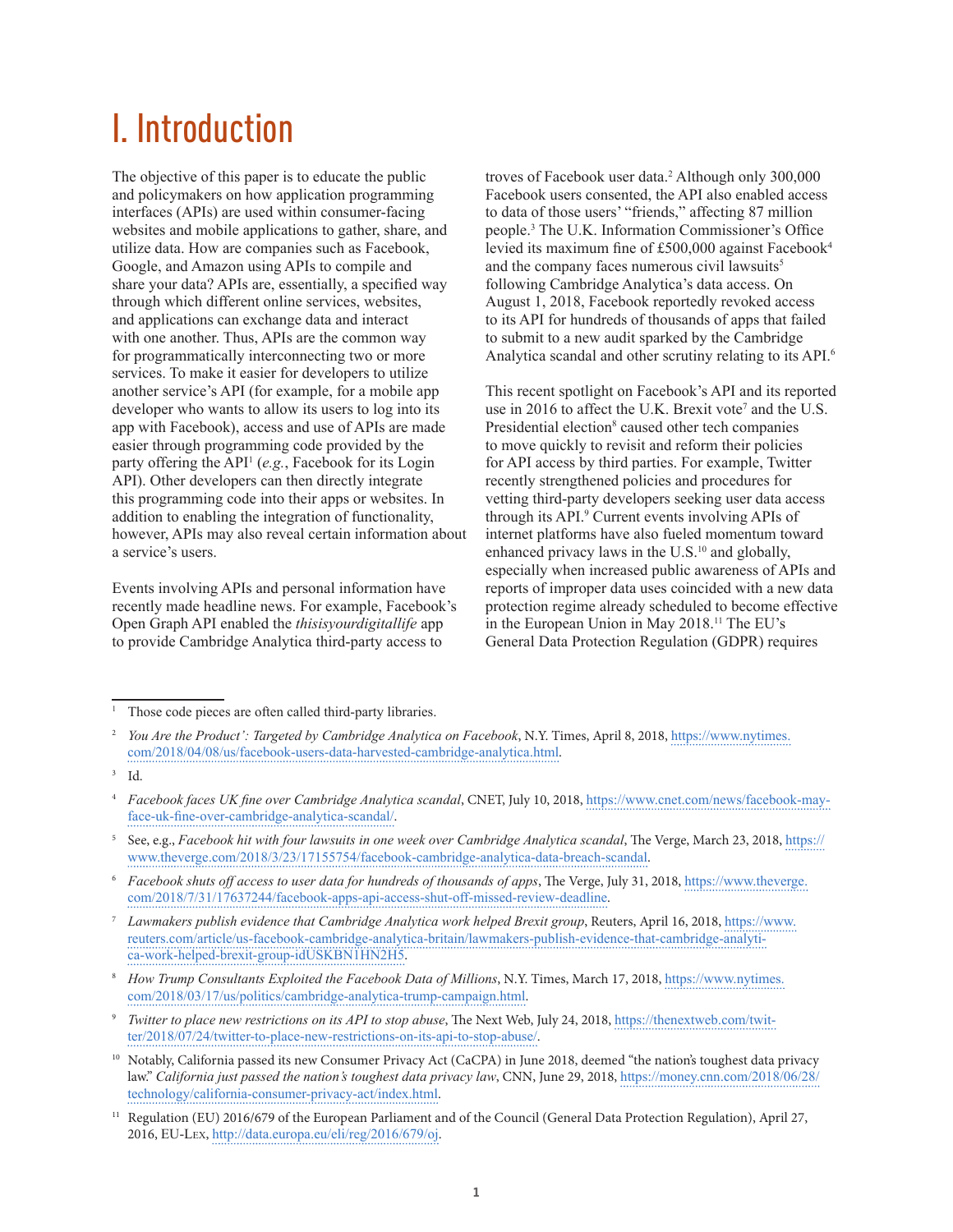any company that collects or processes information in Europe to adhere to the GDPR's data protection requirements – regardless of where the company is located or incorporated. As a result, the GDPR has prompted entities of all sizes, both inside and outside of Europe, to evaluate data practices, strengthen privacy protections, and implement data governance models, creating a global ripple effect and corporate investment in privacy.12

This report describes how APIs function technologically and in practice and analyzes how APIs may generally be used by online services, also sometimes referred to as edge providers, to facilitate data sharing and use. If a third party, such as a web or app developer or advertiser, would like to gain access to your information through a website or mobile app you use, what data might they obtain about you through these APIs and how?

To answer these questions, we examined popular websites and apps that consumers use in their daily lives. APIs are a technical mechanism to interconnect services and they are used everywhere – for instance in mobile games; internet search engines; social media platforms; news, shopping, and sports sites; video and music streaming services; location-based search utilities; dating apps; and mobile payment systems. While many APIs serve technical purposes, an increasing number of services also provide APIs that give other third parties, such as app or website developers and advertisers, direct

or indirect access to data about a service's users. For this report, we researched one specific popular website or application in each of the foregoing categories to discover and report on what those services' APIs may reveal about you.

Based on a reasoned selection process,<sup>13</sup> we examined 11 popular online services and mobile apps:

- Candy Crush Saga (mobile game)
- Google Search (online search engine)
- Facebook (social media website and app)
- CNN.com (online news)
- Netflix (video streaming)
- Pandora (music streaming)
- Amazon.com (online shopping)
- Google Maps (location-based service)
- Tinder (dating mobile app)
- ESPN.com (sports website)
- Venmo (mobile payment app)

We examined the APIs of each of these services or platforms to observe general trends, and to inform you as to how APIs in these platforms function either to potentially enable your data to be shared with thirdparties, or enable these platforms to gather more information about you. While not exhaustive, this selection provides a representative overview of the role online services' APIs play in distributing information about consumers.

<sup>12</sup> See, e.g., *G.D.P.R., A New Privacy Law, Makes Europe World's Leading Tech Watchdog*, N.Y. Times, May 24, 2018, [https://](https://www.nytimes.com/2018/05/24/technology/europe-gdpr-privacy.html) [www.nytimes.com/2018/05/24/technology/europe-gdpr-privacy.html](https://www.nytimes.com/2018/05/24/technology/europe-gdpr-privacy.html) ("In Silicon Valley, Google, Facebook and other tech companies have been working for months to comply with the new rules...Brazil, Japan and South Korea are set to follow Europe's lead, with some having already passed similar data protection laws.")

<sup>&</sup>lt;sup>13</sup> See Section IV – Appendix: Selection Methodology.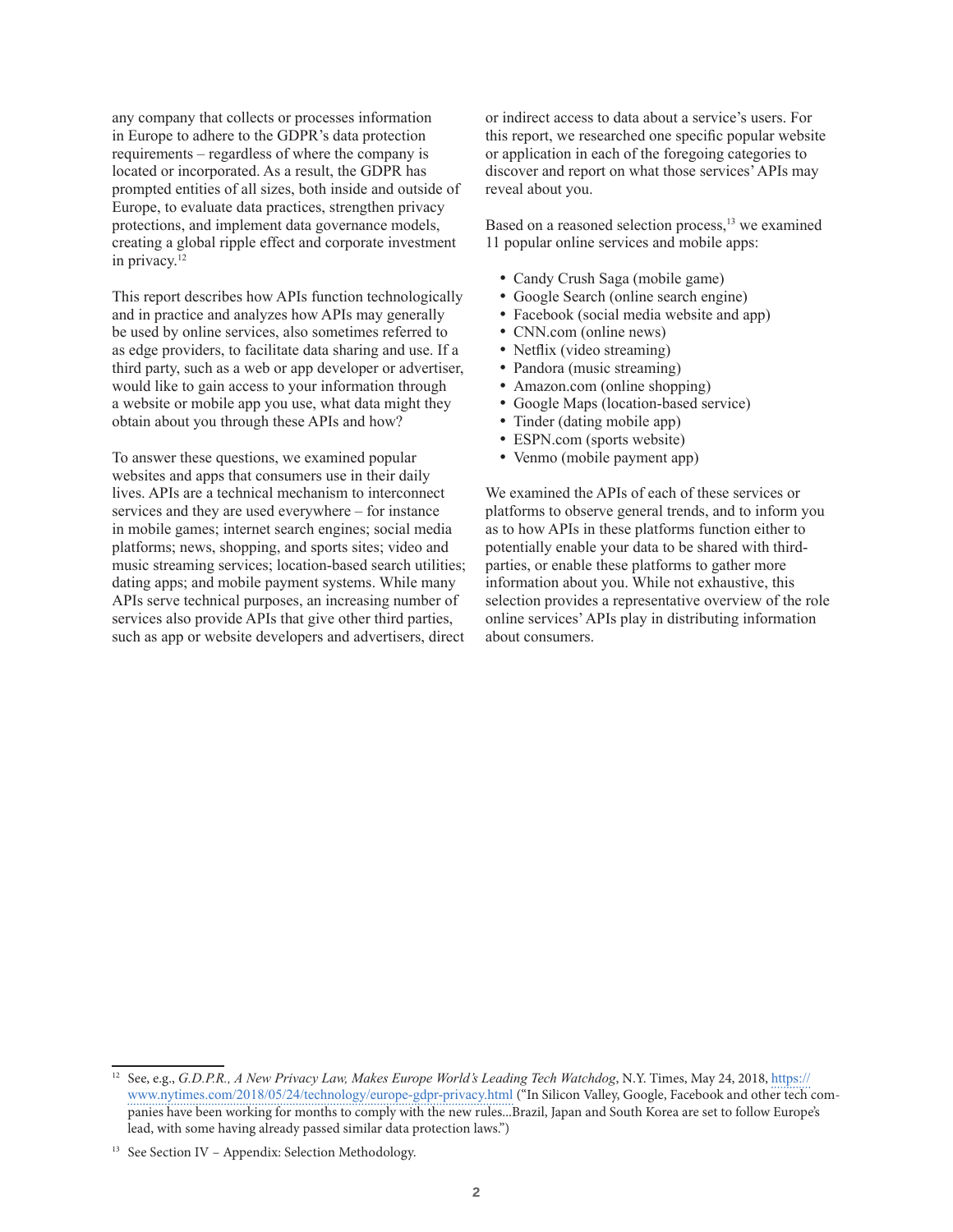## <span id="page-5-0"></span>II. Application Programming Interfaces and User Data Access

We examined how the information that companies have about you may be accessed through APIs in each of these popular offerings. Developers of websites, apps, and other platforms may access your data through APIs. Advertisers on these platforms may also access information about you from popular websites and apps. In addition, websites and apps may learn more information about you from those developers and advertisers utilizing their APIs.

## A. WHAT ARE APIs AND HOW DO THEY WORK?

An API, or application programming interface, is a predefined way for two services to interact with one another. A website may have a feature or tool it wants to make available to other websites or applications. The site can create a set of allowed interactions and a protocol for using its feature or tool, and other websites or applications can then use that protocol – the API – to use the service.

We use predefined protocols in a similar way in many parts of our lives. For example, if you want to send a letter with the U.S. Postal Service, you know that you should write the destination address on the front of the envelope, the return address in the top left corner, put the postage stamp in the top right corner, and deposit it in an authorized pickup location. In sending this letter, you are following the protocol that the USPS defined to send mail. Using their service is much easier than finding your own way to send letters or packages to your friends and family afar. If you make a mistake or neglect part of the protocol (like forgetting the stamp), the USPS may reject your letter and send it back to you to correct.

In the same way, an API can be used to interact with a service online. For instance, an online service might want to make its premier feature available to other relevant websites. Take, for example, a weather service that wants to enable a kayak rental website to use its data to display weather predictions for the kayak rental website's city. The weather company will enumerate a set of allowed interactions (*e.g.*, request temperature today for a certain city, request precipitation for a specified date), define a protocol for achieving them (*e.g.*, send weather company the city's zip code and date in order to receive temperature data for that location), and create a service address that can receive and handle requests (*e.g.*, the URL that receives and responds to the date and zip code sent by the kayak website). The weather website, to make integration easy, will probably also write some code that can be included on the kayak rental website that follows this protocol precisely. Here is how this might look:



**Figure 1:** When you visit KayakRental.com, the kayak rental company's website includes a request to GetWeather.com's API to obtain the current weather. Your device will then also send and receive data from GetWeather.com, even though you did not visit GetWeather.com directly.

In this way, when you visit the kayak rental website, you are not only interacting with its code, but also code from the weather service. If you were to click on a button that displayed next week's weather instead of this week's, the request for that data could be seen by the kayak rental website but would also go to the weather service. This means that in addition to getting weather data requests from the kayak website, the weather service also gains some knowledge of who is visiting the kayak rental website, for which days they want to know the weather, and even a rough approximation of their current location, due to the fact that the request for data will come from your mobile phone or computer rather than from the kayak rental shop. It is exactly these types of additional data exposures that we hope to elucidate in this report.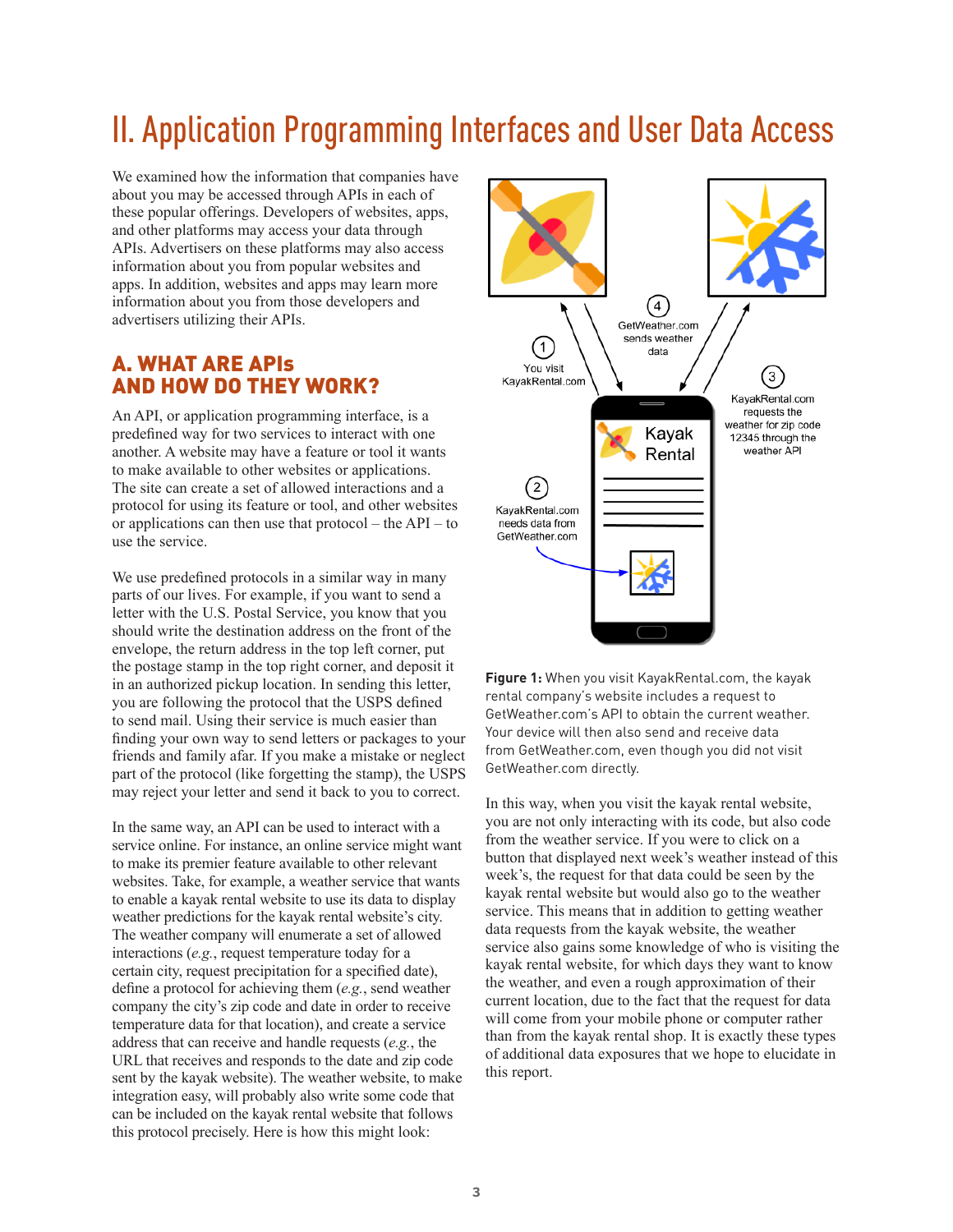## <span id="page-6-0"></span>B. WHO USES APIs

Two major users of APIs are developers and advertisers. In the following sections, we discuss how each of these types of users may utilize the APIs companies provide.

## **a. Developers**

Many online services may wish to make their product or content available to the developers of other websites and applications to integrate and utilize their product in other products. These types of APIs are what enable features like using your Facebook account to log into other websites or watching a YouTube video embedded on Twitter, on a personal blog, or on a news website. In many ways, these APIs enrich our online experiences. But in the process of interacting with these online services, third-party developers and companies might have additional access to information about customers of the original service.

There are several different categories of APIs that services can provide to developers. Specifically, in the following subsections we discuss four different types of developer-oriented APIs:

- • **Content-focused APIs** provide access to data published by the original service (*e.g.*, news stories or weather reports).
- **Feature APIs** allow other websites or mobile apps to integrate another service's existing feature into their offering (*e.g.*, using Google search on one's own website).
- • **Unofficial APIs** are meant for internal use by the service but may also be used by third parties.
- **Analytics APIs** enable developers to gain information about the visitors to their websites.

Of the websites and apps we analyzed, Facebook and Google offer the most developer APIs by far, having multiple offerings in the content, feature, and analytics API categories. Other services, like Amazon and Venmo, offer feature APIs, which provide their service's functionality to other websites and apps. Further websites and apps, like CNN and ESPN, offer or have offered at some point only content-focused APIs that allow developers to access content they publish. Some websites and apps that we examine offer no official APIs, but have services that are unofficially available for developers to use, like Pandora and Tinder. Finally,

several services we analyze offer no APIs, like Netflix and Candy Crush Saga. These companies may simply want to ensure that their product and content is available to consumers only through their official website and app. However, this has little to do with whether the company itself monetizes user data; for example, Candy Crush Saga displays ads, and in the process may exchange data about users with advertising companies every time an ad is displayed to a user (*see* Section II(B)(b)).

We will discuss the specific developer APIs offered by the apps we analyzed in more detail in the rest of this section.

#### 1. Content-Focused APIs

Other websites or applications may choose to expose only *content-focused APIs*. This means that a developer using the API only has access to data that the original service publishes, rather than data about the customers of the service. For example, a third-party website may want to display the most recent news stories about a particular topic. They could use the CNN NewsGraph API to fetch and display stories related to a term or by specific journalists on their website or app.<sup>14</sup> This API, however, does not reveal to the third-party website or its developers information about who has read the article on CNN.com or shared it on social media—although CNN may have that data and use it internally, for example, to learn your interests based on the articles you read. However, by letting third-party developers use their NewsGraph API on their websites, CNN may be able to learn who reads the article on the third-party website, even if the visitor doesn't open the article on CNN.com.

ESPN also used to have a content-focused API for sports statistics and schedules, but the API has been deprecated, meaning it is no longer accessible to new developers.15 This is likely a move to draw more visitors to the ESPN website and mobile apps.

#### 2. Feature APIs

Services may also offer APIs that allow other websites or mobile apps to integrate another service's existing feature into their offering. For example, among many other APIs, Facebook provides a Facebook Login API that developers can incorporate into their own website or app that lets users use their Facebook account to access the new service, without having to create a separate account for it.16 These *feature APIs* may enhance the experience of the user and provide high-quality features

<sup>&</sup>lt;sup>14</sup> NewsGraph Docs, CNN,<https://developer.cnn.com/docs/read/api> (accessed July 24, 2018).

<sup>15</sup> Public API Retirement, ESPN Developer Center,<http://www.espn.com/static/apis/devcenter/blog/read/publicretirement.html> (accessed August 27, 2018).

<sup>&</sup>lt;sup>16</sup> Facebook Login & Account Kit, Facebook for Developers,<https://developers.facebook.com/products/account-creation>(last visited August 27, 2018).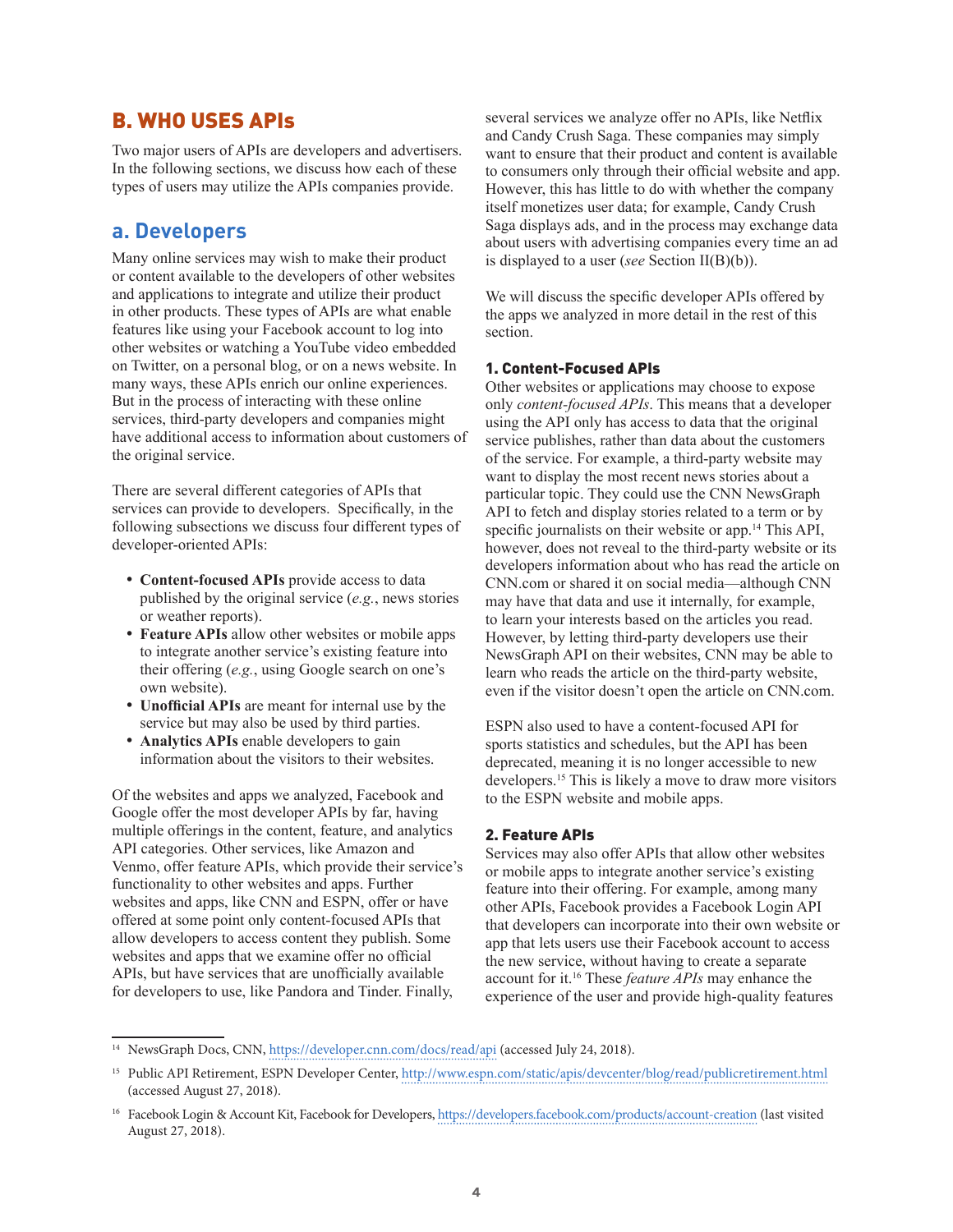to other websites for little effort. However, we should consider what data is being shared through this type of API.

In order for developers to incorporate Facebook Login into their website or app, they include some code in their website or app that asks whether a user would like to use their Facebook account to log into the service. If you choose to log in with Facebook, the service will gain access to your public Facebook profile and email address. Developers can request more information when you log in with Facebook, such as your Facebook friends, photos, likes, and groups, but the website or app first needs to be reviewed by Facebook, and you as the user need to grant permission on first login.<sup>17</sup> However, this is a product of recent change; in spring of 2018, Facebook began restricting how data can be accessed by third-party developers. Now, these permissions require an app to go through Facebook's review process. Additionally, sensitive or protected information categories like religion, political views, relationship status, work history, video watching activity, and other similar data that once were accessible to third-party developers are no longer available through Facebook  $Login.<sup>18</sup>$ 

Amazon also offers a feature API. Developers can incorporate Amazon payment in their mobile app that allows users to purchase virtual goods, like coins or enhancements in a game app.19 This means that if you buy Candy Crush Saga on an Amazon Fire tablet, you could use your Amazon account to buy additional lives in the game, extra moves, or hidden levels. In this case, the Amazon API will only tell the Candy Crush app your unique user ID and your "marketplace," which indicates your location and currency.20 This is a relatively conservative amount of data for Amazon to share, and developers would not gain more information than they would through your regular use of the app. Amazon also requires that all apps using in-app purchases be reviewed before being submitted to the Amazon Appstore.<sup>21</sup>

This process includes a review of whether the app puts customer data at risk.

Google Search provides another example of a feature API that enhances user experience. A developer can use Google's Custom Search API to incorporate custom search onto their website, which allows users to search through that website's content with the quality of a Google search.<sup>22</sup> Websites might also enable autocompleted search terms or monetize their search engine by displaying ads in their custom search results. For these APIs, Google does not share user data with the website incorporating custom search, but Google does learn what users are typing into the search bar, as that search term will be sent to Google to be processed and so the results can be returned.

With feature APIs, the website or application using the API might learn some information about the user. But in all cases, the website offering the API learns which users come into contact with the API, often because you are already logged into your Facebook and Google accounts on the same device or web browser. Sometimes this won't be immediately obvious to a website visitor, like in the case of Google Custom Search, which may look like a normal search bar on the third-party website. Through the use of cookies $23$  and other methods, Google and Facebook can consistently identify users even on external websites when their APIs are used. For example, if you do *not* use Facebook Login, instead opting to create a new username and password for the third-party website, Facebook may still know that you visited the website that offered Facebook Login if you are also logged into your Facebook account at the same time. The presence of the Facebook Login button means that Facebook code is included on the website and every time you visit such a website information about your visit gets send to Facebook. The same holds true for Facebook Like buttons, the Facebook Comments feature or the other social media share buttons that many websites use to enable their visitors to quickly share an

<sup>17</sup> Permissions Reference - Facebook Login, Facebook for Developers, [https://developers.facebook.com/docs/facebook-login/per](https://developers.facebook.com/docs/facebook-login/permissions)[missions](https://developers.facebook.com/docs/facebook-login/permissions) (accessed August 27, 2018).

<sup>18</sup> API and Other Platform Product Changes, Ime Archibong, [https://developers.facebook.com/blog/post/2018/04/04/face](https://developers.facebook.com/blog/post/2018/04/04/facebook-api-platform-product-changes)[book-api-platform-product-changes](https://developers.facebook.com/blog/post/2018/04/04/facebook-api-platform-product-changes) (accessed August 27, 2018).

<sup>19</sup> In-App Purchasing Overview, Amazon Appstore, <https://developer.amazon.com/docs/in-app-purchasing/iap-overview.html> (accessed August 27, 2018).

<sup>&</sup>lt;sup>20</sup> IAP FAQ, Amazon Appstore,<https://developer.amazon.com/docs/in-app-purchasing/iap-faqs.html>(accessed August 27, 2018).

<sup>21</sup> Overview of the App Approval Process, Amazon Appstore, https://developer.amazon.com/docs/app-submission/viewing-app-submission-status.html#overview-of-the-app-approval-process (accessed August 27, 2018).

<sup>&</sup>lt;sup>22</sup> Overview, Google Custom Search,<https://developers.google.com/custom-search/docs/overview>(last visited August 27, 2018).

<sup>&</sup>lt;sup>23</sup> A cookie is a small, unique piece of data that is stored on a user's device and sent to a website when a user interacts with the website that created the cookie. It allows websites to identify the same user across multiple visits.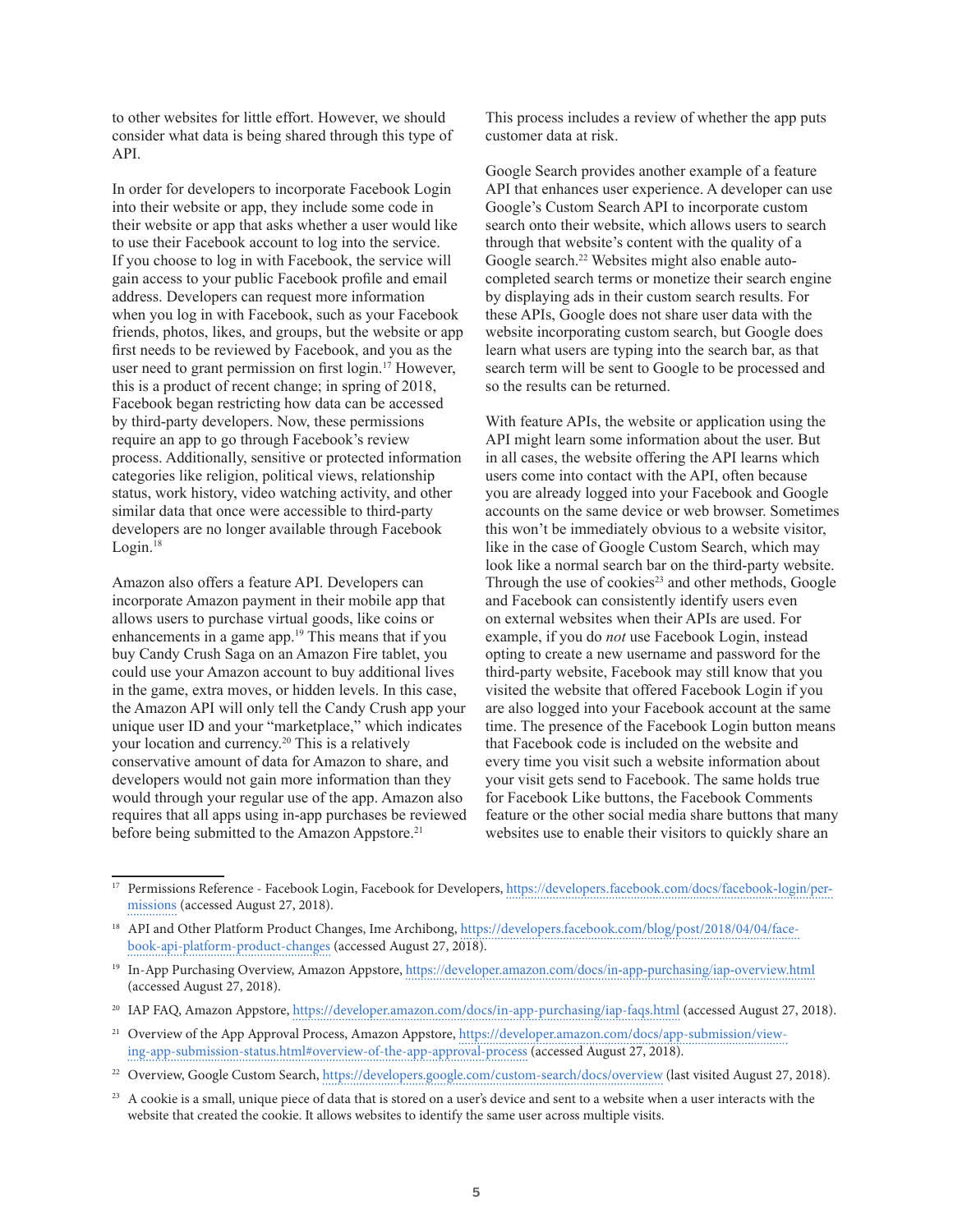<span id="page-8-0"></span>article with their Facebook friends or on other social media services.

In this way, companies like Amazon, Facebook, and Google have huge insight into how you browse the web, even when you are visiting other websites and applications. It is likely that the majority of websites you visit day to day use a feature or other type of API from one of these large companies, giving those companies a near complete picture of your online life. In the case of feature APIs, users are typically gaining some feature or enhancement in their online experience. Thus, smaller companies are incentivized to incorporate features like Facebook Login and Google Custom Search because they are easy for developers to use and often improve customer experience. Most importantly, companies like Facebook, Amazon, and Google are incentivized to create these feature APIs because collecting data that enables a more complete view of each user's internet browsing habits and app usage may increase profits in the advertising space (*see* Section II(B)(b)).

While feature APIs make some actions more convenient for users, there is one additional concern with feature APIs like Facebook Login: a single service controlling account access for hundreds of websites means that there is a single point of failure for data leaks and hacks. We saw the unlikely but devastating effect of this in September 2018, when Facebook announced that it had experienced a security breach that allowed attackers to steal tokens for users' accounts that not only let them access users' Facebook accounts, but also accounts the users had created using Facebook Login.<sup>24</sup> When large companies offer services like Facebook Login, a feature API that allows Facebook to collect information about you across many other websites, we not only need to consider what Facebook, Google, or Amazon might do with the data, but also the sheer volume of data about you that is exposed if that company holding that data is compromised, or when a company is acquired by or merges with another company.

#### 3. Unofficial APIs

Sometimes, APIs that are meant for internal purposes end up being used by third parties. These *unofficial* 

*APIs* may be discovered and documented by developers who then build new applications using the API for an unintended purpose. This happens when a developer examines the way the legitimate app on their phone or computer (*e.g.*, the Tinder app or website) communicates with the remote website or app infrastructure (*e.g.*, Tinder's servers), and mimics that communication. For example, Tinder does not advertise any developer API, but the API that the official app uses to communicate with Tinder's servers can also be used by any developer who mimics the functionality of the official app in their unofficial one. When the username and password for a legitimate Tinder account is provided by the user, developers can interact with Tinder as though they are using the official application, *e.g.*, by swiping, chatting, or browsing. Indeed, developers have taken advantage of this API to build new applications that do things like automatically swipe right on all nearby users and advertise a new game to them,<sup>25</sup> implement a different interface that has additional features like the ability to hold your phone in landscape mode, automatically swipe right on nearby users, and save user profiles so you can look at them again later,<sup>26</sup> and even use facial recognition to swipe right on only certain users and automatically start a conversation with them.27

Similarly, Pandora has an API that is used by the official app for its normal functioning and that was not documented publicly by Pandora. However, developers have examined the Pandora app and understood how the Pandora app communicates with Pandora's servers (*i.e.*, computers owned by Pandora that store all of Pandora's music). Using this knowledge, developers have built new unofficial Pandora applications, like PianoBar, a text-based Pandora app, that can be used with real Pandora accounts.<sup>28</sup> This allows users who use less common operating systems like Linux (instead of Windows or Mac OS) to use a Pandora application instead of the Pandora website, even though their operating system is not officially supported by Pandora.

While these unofficial APIs aren't intentionally being given any additional data by the original company, you should keep in mind that if you sign into your account using a third-party application, that application will have complete access to your account. In the case of Tinder,

<sup>24</sup> *The Massive Facebook Hack Might Have Affected Other Apps and Websites, Too.* Slate, September 28, 2018, https://slate.com/ technology/2018/09/facebook-hack-50-million-affected-apps-other-websites.html.

<sup>&</sup>lt;sup>25</sup> Tinderbot, alkawryk, <https://github.com/alkawryk/tinderbot>[software] (accessed August 27, 2018).

<sup>26</sup> Dinger, Jorge Antonio Díaz-Benito Soriano, <https://stoyicker.github.io/dinger> [software] (accessed August 27, 2018).

<sup>27</sup> *Automating Tinder with Eigenfaces*, Justin Long, [http://crockpotveggies.com/2015/02/09/automating-tinder-with-eigenfaces.](http://crockpotveggies.com/2015/02/09/automating-tinder-with-eigenfaces.html) [html](http://crockpotveggies.com/2015/02/09/automating-tinder-with-eigenfaces.html) (accessed August 27, 2018).

<sup>28</sup> *Console-based pandora.com player*, PromyLOPh,<https://github.com/PromyLOPh/pianobar> [software] (accessed August 27, 2018).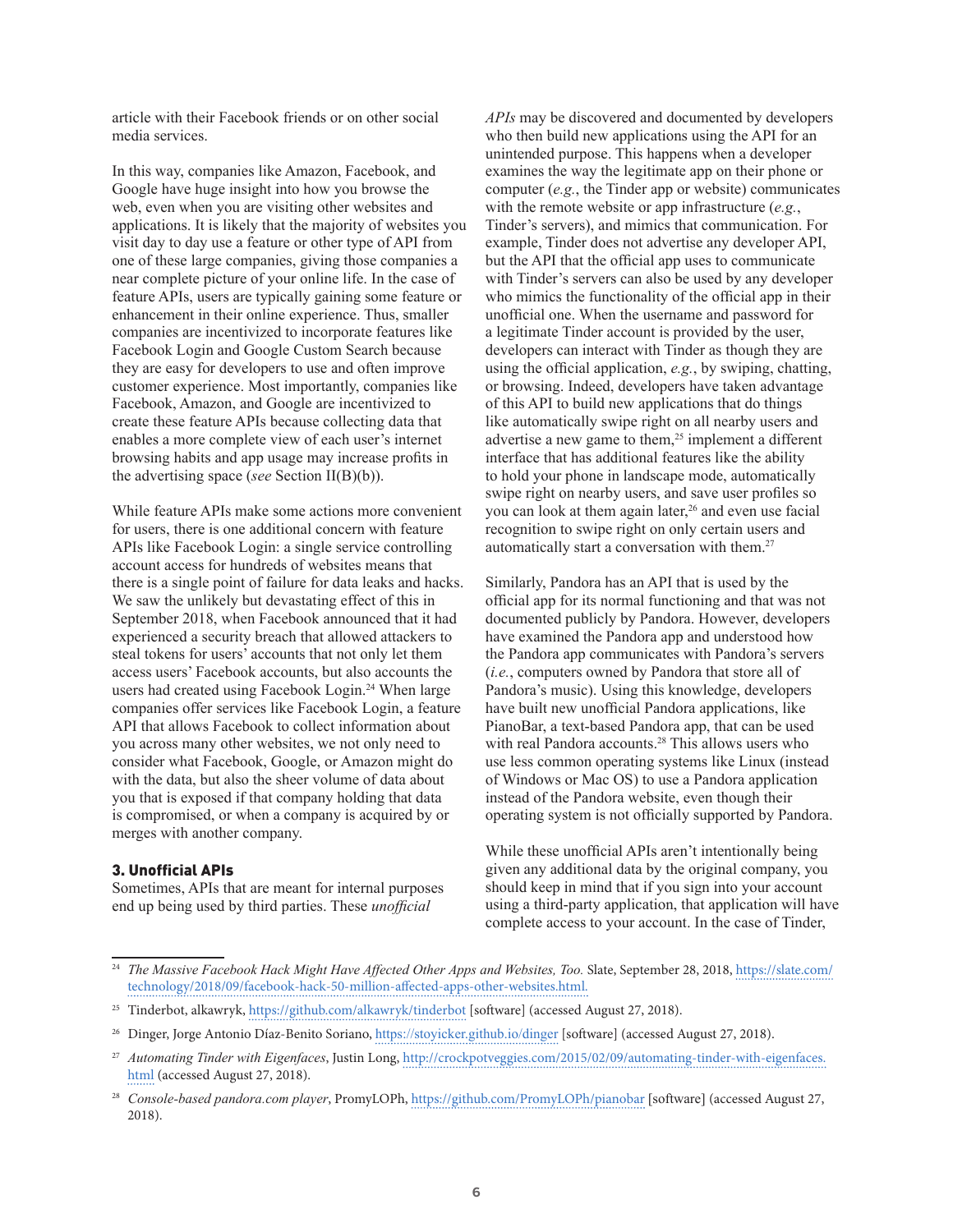<span id="page-9-0"></span>this would mean that the third-party application could access your full profile, matches, and messages. This is true even for authorized third-party applications.

Consider Venmo: If you connect your Venmo account to a budgeting tool like Mint or You Need A Budget, that third-party service has access to all the data and transactions in your Venmo account, including private transactions. Once an application has access to your data, nothing technically prevents it from storing your data on its own servers and/or analyzing your data with data mining and machine learning to learn facts about you and your behavior that might be useful to that company (*e.g.*, to target you with advertising or sell information about you to other companies).

Venmo also offers an open API of all public transactions.29 Because transactions are public by default, which means anyone can view any transaction unless it is set to private, this provides public access to hundreds of thousands of transactions a day, with details like sender and receiver name and profile photo, date and time, and sender message.30 Access to data that chronicles who pays whom and when via Venmo has led enterprising developers to build tools like Vicemo, a site that watches all public transactions for words that might be related to drugs, alcohol, or sex, and re-publishes the message, name, and photo of the users on its website.<sup>31</sup> Other tools will take advantage of the public API to infer social behaviors of a user's friends by watching who is paying whom, what the messages are, and what time they're making transactions.32

#### 4. Analytics APIs

Finally, Facebook and Google offer third-party developers access to *analytics APIs*, which allow thirdparty services to gain information about the visitors to their website. These APIs often remain invisible to the

visitor. Of the websites and apps that we investigated, Google and Facebook are the two companies who offer analytics APIs.

As an example of how an analytics API works, a developer can include some code on their website that lets Facebook invisibly identify the visitor based on the Facebook account they are logged into. Facebook will then share aggregate statistics with the website about its visitors, like number of unique visitors over a period of time, their age, gender, and education level, all of which Facebook knows from your Facebook profile.<sup>33</sup> These details might be used to inform the website which group of users is more likely to buy their product than others.

Google has a similar analytics API. A developer can include a small piece of Google code on its website. While this code is invisible to you, every time you visit a website with Google Analytics code, that code communicates to Google who you are when you visit the website based on your Google account and other identifying factors.34 A website that uses the Google Analytics API will be able to ask Google for demographic information like age, gender, and shopping interest about the users that visit the website,<sup>35</sup> similar to Facebook. Google offers information about individual users, too. A website developer can also see information about unique visitors like the amount of time they spent on the website, how many times they have visited, the total amount of money they spent on the website, what type of device they are using, and how they got to the website (*e.g.*, if they followed a Google search or clicked on a link from Facebook).<sup>36</sup>

Google and Facebook analytics are both extremely common. In fact, these two companies are the most popular analytics companies on the internet. As of 2016, Google tracking services were being used by about 75%

<sup>29</sup> *Venmo: how the payment app exposes our private lives*, The Guardian, July 17, 2018, [https://www.theguardian.com/](https://www.theguardian.com/world/2018/jul/17/venmo-payments-app-default-privacy-settings-public-information) [world/2018/jul/17/venmo-payments-app-default-privacy-settings-public-information.](https://www.theguardian.com/world/2018/jul/17/venmo-payments-app-default-privacy-settings-public-information)

<sup>&</sup>lt;sup>30</sup> *Public by Default*, Hang Do Thi Duc, <https://publicbydefault.fyi>(last visited August 27, 2018).

<sup>31</sup> Vicemo, Lacher, M., Baker, C., <http://www.vicemo.com> (last visited August 27, 2018).

<sup>32</sup> Money Trail, arankhanna25, <https://chrome.google.com/webstore/detail/money-trail/pfapkinkogbekmajdmmdiificmnkeflm> [software] (last visited August 27, 2018).

<sup>33</sup> Facebook Analytics, Facebook for Developers, <https://developers.facebook.com/docs/analytics> (accessed August 27, 2018).

<sup>&</sup>lt;sup>34</sup> There are other ways companies can persistently identify users across the web even if they are not logged into any accounts, like the type of device they use, which browser they are in, which browser extensions they have installed, and so forth. All of these details in combination do a good job of making you uniquely identifiable. To see how identifiable you are, you can visit [https://](https://panopticlick.eff.org) [panopticlick.eff.org](https://panopticlick.eff.org).

<sup>35</sup> About Demographics and Interests, Analytics Help, <https://support.google.com/analytics/answer/2799357> (accessed August 27, 2018).

<sup>36</sup> User Explorer, Analytics Help, <https://support.google.com/analytics/answer/6339208>(accessed August 27, 2018).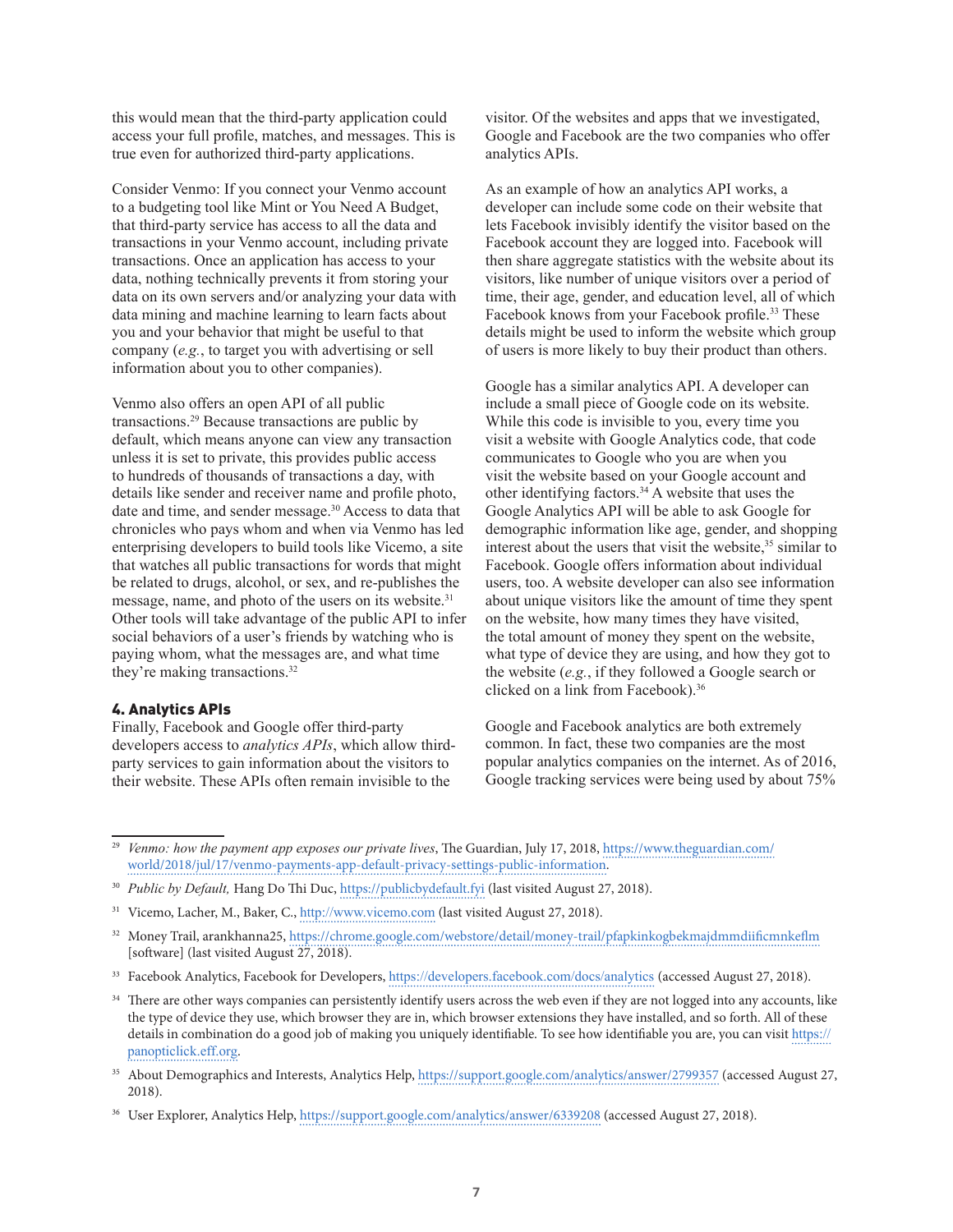<span id="page-10-0"></span>of the one million most popular websites, and Facebook tracking services appeared on 25% of those websites.<sup>37</sup> This means that the vast majority of websites you visit will contain some code from Google or Facebook or both, allowing these companies to develop extremely complex and detailed profiles of you as an internet user. For example, if you are visiting different websites to look at paint samples, to learn how to put up drywall, and recommendations for electricians in your area, Google will very likely learn what products you are interested in and might be able to infer that you are doing construction on your home, even if you never used a Google website like Google Search or YouTube in the course of your research. This information can then be used to inform their advertising ecosystem so, for example, you may be offered ads for sandpaper and power tools.

## **b. Advertisers**

Traditionally, to reach their intended audience, TV and radio advertisers had limited tools. For example, a company aiming to increase sales of a certain car model or alcoholic beverage could try advertising its product during a popular sports broadcast. Mass advertising, however, can be very expensive. Companies with a limited budget wishing to focus on consumers most likely to purchase their product could, alternatively, air their ads around the same time as a show known to be popular with potential customers. For example, a toy company could air commercials on weekends with morning cartoons.

Today, the ability to collect, store, and share information about internet users has revolutionized the field of advertising by allowing marketers to more-effectively target products and services to specific audiences.

There are two major benefits to doing so: decreasing users' negative perceptions of advertising, and lowering advertising costs while increasing revenue streams for advertisers and the online websites, services, and apps they partner with.<sup>38</sup>

While some people dislike ads altogether, studies show that most online consumers are receptive to ads they find relevant.39 Reasons many users may like ads include exposure to new products, ads for products they are interested in, and ads that keep apps and content free.<sup>40</sup> For example, a well-placed advertisement on Amazon. com by a toy company can help parents looking for educational toys find just what they were looking for in a matter of seconds. Thus, by advertising online instead of during weekend cartoon time, a toy company can increase sales and increase customer satisfaction. However, research also suggests that consumers tend to feel uncomfortable when ads are too personalized, which has the effect of lowering purchasing interest.<sup>41</sup>

It follows that there is a fine line between helpful and privacy-invasive advertising, and APIs play a critical role in defining advertiser-consumer relationships.

To purchase ad space on websites or in mobile apps, advertisers typically rely on online auctions hosted by private (in-house) or third-party exchanges. Big platforms, like Facebook and Google, usually operate their own marketplaces while relatively smaller companies typically rely on third-party exchanges such as OpenX and Smaato. There are many types of ads one can buy online. Pandora, as might be expected with a leading music platform, is big on audio ads. Its offerings don't stop there – display, video, and brand station advertising solutions are also available. Similarly, companies renowned for keyword searches like Amazon.

<sup>37</sup> Online tracking: A 1-million-site measurement and analysis, Princeton Web Census, [https://webtransparency.cs.princeton.edu/](https://webtransparency.cs.princeton.edu/webcensus) [webcensus](https://webtransparency.cs.princeton.edu/webcensus) (accessed August 27, 2018).

<sup>&</sup>lt;sup>38</sup> [Programming Sponsored Content: How APIs Have Transformed Advertising](https://nordicapis.com/programming-sponsored-content-how-apis-have-transformed-advertising/), Kristopher Sandoval, [N](https://nordicapis.com/programming-sponsored-content-how-apis-have-transformed-advertising/)ordic APIS, October 21, 2015, <https://nordicapis.com/programming-sponsored-content-how-apis-have-transformed-advertising/>.

<sup>&</sup>lt;sup>39</sup> A 2016 study from HubSpot found that "83% of respondents agree that not all ads are bad, but they want to filter out the really obnoxious ones. 77% agree that they would prefer to ad filter rather than completely ad block." *Why People Block Ads (And What It Means for Marketers and Advertisers)*, Mimi An, HubSpot, July 13, 2016, [https://research.hubspot.com/why-people](https://research.hubspot.com/why-people-block-ads-and-what-it-means-for-marketers-and-advertisers)[block-ads-and-what-it-means-for-marketers-and-advertisers](https://research.hubspot.com/why-people-block-ads-and-what-it-means-for-marketers-and-advertisers). More recent studies support such findings, see e.g., *10 data-driven numbers to help you plan your year*, choozle, February 7, 2018, [https://choozle.com/10-data-driven-numbers-to-help-you](https://choozle.com/10-data-driven-numbers-to-help-you-plan-your-year/)[plan-your-year/;](https://choozle.com/10-data-driven-numbers-to-help-you-plan-your-year/) and *Consumers Don't Like and Don't Trust Digital Advertising (Infographic)*, Kimberlee Morrison, May 5, 2017,<https://www.adweek.com/digital/consumers-dont-like-and-dont-trust-digital-advertising-infographic/>.

<sup>40</sup> *Consumers Don't Like and Don't Trust Digital Advertising (Infographic)*, Kimberlee Morrison, May 5, 2017, [https://www.](https://www.adweek.com/digital/consumers-dont-like-and-dont-trust-digital-advertising-infographic/) [adweek.com/digital/consumers-dont-like-and-dont-trust-digital-advertising-infographic/](https://www.adweek.com/digital/consumers-dont-like-and-dont-trust-digital-advertising-infographic/)

<sup>&</sup>lt;sup>41</sup> Two data gathering techniques in particular were highlighted as producing discomfort: "obtaining information outside the website on which an ad appears, which is akin to talking behind someone's back;" and "deducing information about someone from analytics, which is akin to inferring information." *Ads That Don't Overstep*, Leslie K. John, Tami Kim, and Kate Barasz, Harvard Business Review, Jan.-Feb. 2018, <https://hbr.org/2018/01/ads-that-dont-overstep>.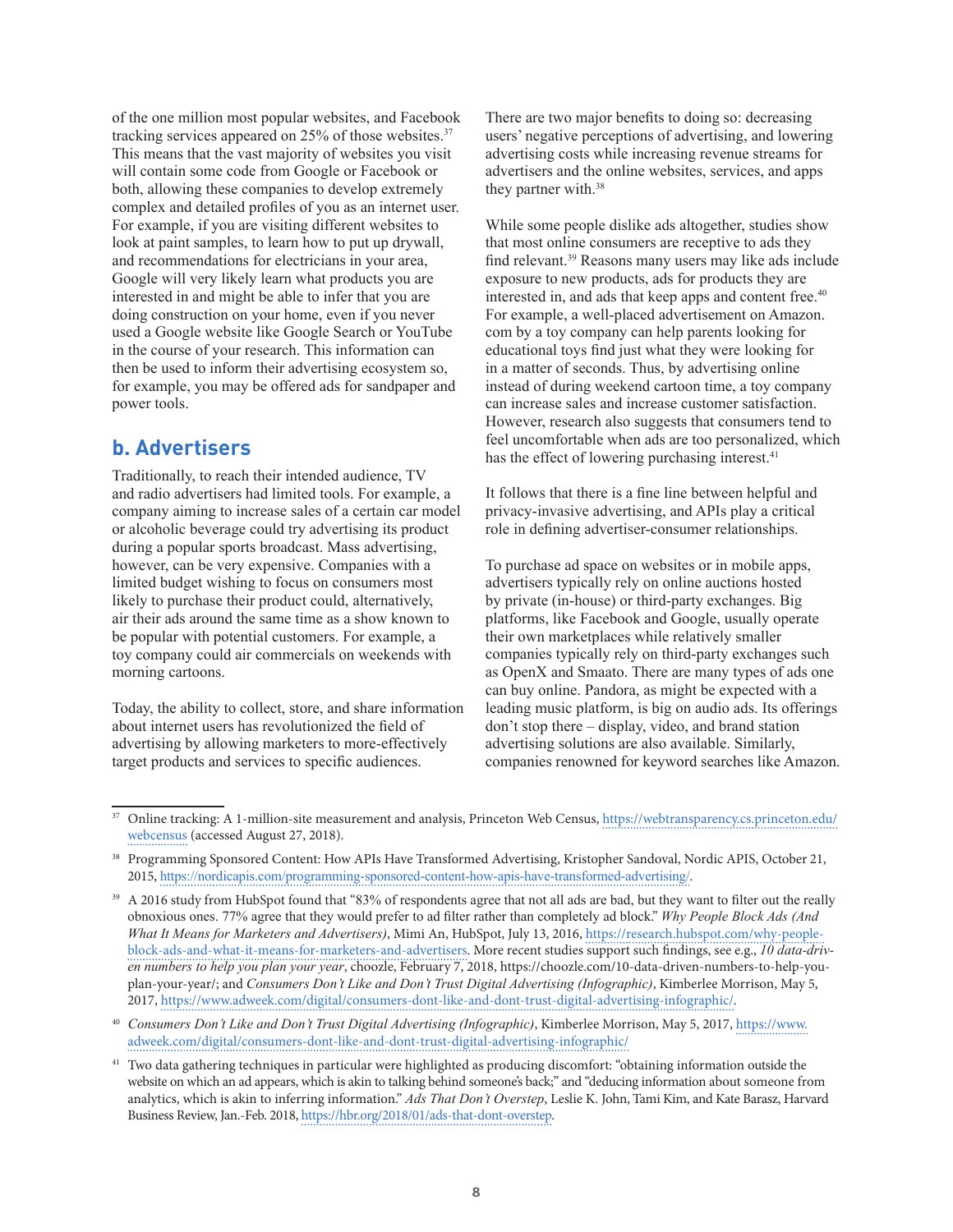com and Google also offer a wide array of options to advertisers. Some platforms price ads per "impression" (*i.e.*, number of views), while others charge per customer click. Additionally, and most importantly for advertisers, platforms offer targeting options that enable advertisers to select audiences strategically and receive feedback to evaluate their success.

All of these interactions are controlled by advertising APIs. For example, if our toy company uses Facebook's Marketing API, it will be able to manage its audience, buy ads, and create analytics tools all from one place. So, users who have been identified as parents and as potential purchasers of toys for toddlers may see ads for the toy company's educational toys for toddlers, while other Facebook users will see ads for various other items from different merchants.

The level of access advertisers have to user data and audience selection will be delineated by the platform's advertisement API. The degree of access is usually influenced by (a) how much user data the platform already knows and collects, and (b) company policy. For example, Venmo currently chooses not to engage in advertising or marketing on its platform.42 Comcast Spotlight's API, on the other hand, allows advertisers on CNN.com to select their audience based on gender, household income, education, home ownership, age, presence of children, and marital status.<sup>43</sup> This does

not mean that the advertiser will be able to identify consumers individually, but means that they will be able to target categories of users. In some cases, targeting can be quite narrow. For example, Pandora and Facebook offer very refined audience selection tools. This is in contrast to Amazon.com, which offers limited audience selection tools. This is partially due to the nature of Amazon's business as an online retailer, where limiting targeting to product-related keywords makes sense. Nonetheless, Amazon still provides advertisers with additional insights through its powerful analytics tool, Amazon Pinpoint.<sup>44</sup> In our toy company example, this means that the toy maker will only have to worry about bidding for keywords and providing Amazon with an ad conforming to the platform's guidelines.<sup>45</sup> In essence, Amazon provides the advantage of selecting an advertiser's target audience for the advertiser; whereas, an advertiser on, say CNN.com or Facebook, would need to determine its intended audience beforehand.

Therefore, there are several functionalities APIs can adopt to help platforms, websites, and apps make money and advertisers reach their desired consumer base and extract user data. **API monetization** derives financial value from APIs. **Marketing APIs** define how adrelated information exchanges will happen; their unique specifications result in different levels of consumer data access for advertisers.46

<sup>42</sup> General Business & Partnership Inquiries, [https://help.venmo.com/hc/en-us/articles/226001687-General-Business-Partner](https://help.venmo.com/hc/en-us/articles/226001687-General-Business-Partnership-Inquiries)[ship-Inquiries](https://help.venmo.com/hc/en-us/articles/226001687-General-Business-Partnership-Inquiries) (accessed August 29, 2018).

<sup>43</sup> Find your audience, Comcast Spotlight,<https://www.comcastspotlight.com/find-your-audience?zip=10128>(accessed August 29, 2018).

<sup>44</sup> Amazon Pinpoint, Amazon.com,<https://aws.amazon.com/pinpoint/> (accessed August 29, 2018).

<sup>45</sup> Advertise your products on Amazon.com, Amazon.com, https://services.amazon.com/advertising/overview.htm?ref=scus\_sp login b lm&ld=SCSPStriplogin (accessed August 29, 2018).

<sup>&</sup>lt;sup>46</sup> In our research of advertising and Tinder's APIs, advertising specifications are not publicly available. However, in an inquiry to Tinder parent Match Media Group, we confirmed that audience selection includes age, gender, and geography. Email from Match Media Group to Fordham CLIP (August 28, 2018, 11:06 a.m. EST) (on file with authors).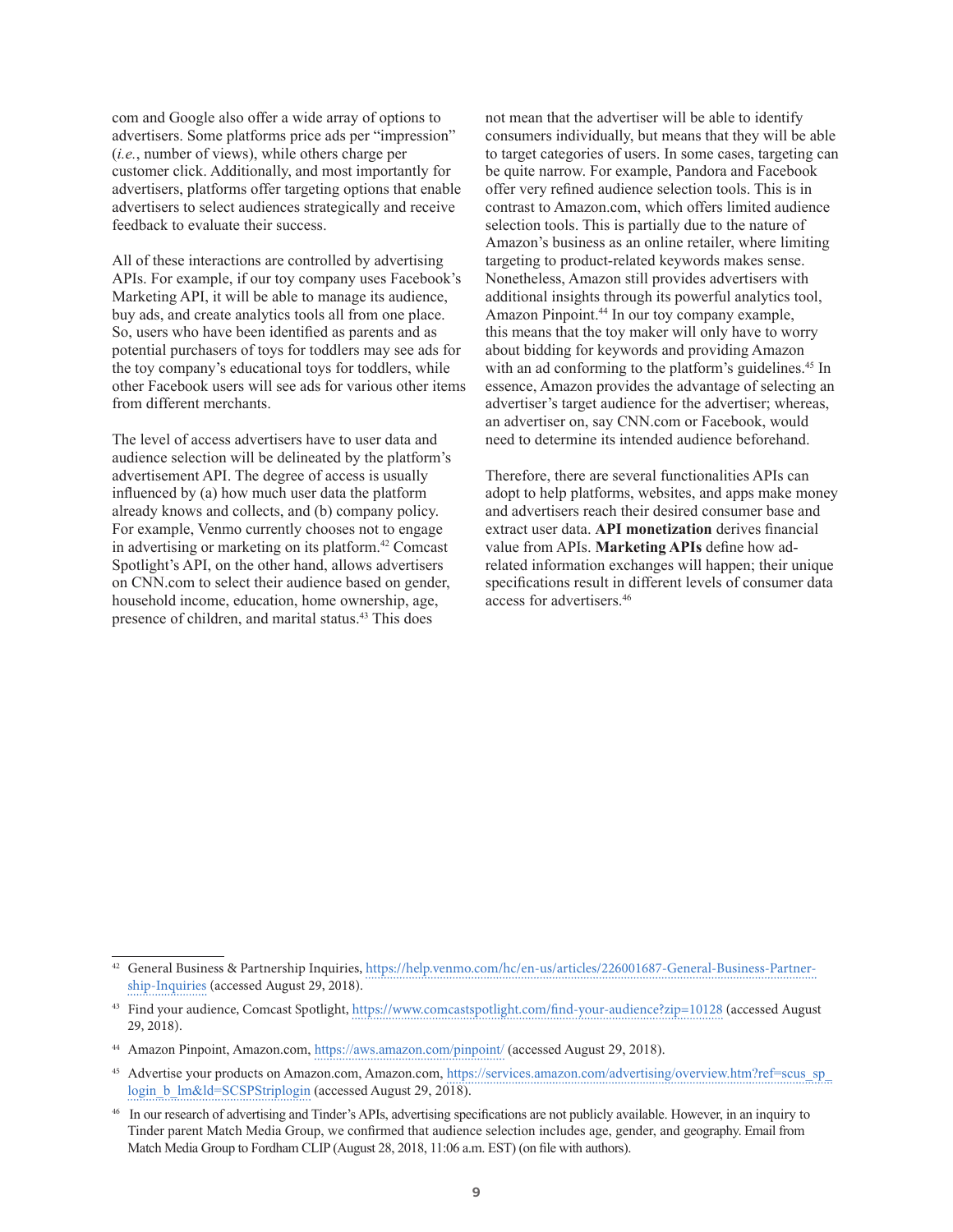#### <span id="page-12-0"></span>1. Monetization APIs

Platforms with large numbers of users have a strong financial incentive to monetize their user base. Monetization APIs help achieve this by enabling platforms to categorize consumer interactions, create user profiles, and facilitate advertiser interaction. For example, when you use Google.com to look up products online, Google will collect and store various data points related to your searches and create a user profile. The next time you use the search engine, Google will be able to identify you and keep building up your profile by remembering unique identifying information with tracking tools like cookies. If you like searching for cars online, Google<sup>47</sup> will remember this and allow car advertisers to target you with their ads in exchange for payment. The more your interactions on a platform are varied, the more types of information it will be able to collect and use towards advertising.

Platforms retain control over monetization APIs by establishing *how* to access them, *when* to activate their functionality, and *who* pays for them. This means that advertiser access to consumer data is defined by the parameters set by the platform's API. For example, Pandora will only make its ad space available to advertisers who have already paid to do so, and only then will it allow them to target its users. Because Pandora has developed very precise ad targeting tools, permitting advertisers to select over 1,300 different filtered audience segments or categories of users,  $48$ 

advertisers have a strong incentive to use its platform. These categories include ethnicity, family status, device type, and lifestyle, $49$  and as put by the company, "[w] hether you want to reach fitness-driven moms in Atlanta or mobile Gen Z in Sioux Falls, Pandora's targeting platform allows us to zero in on your audience."50 Similarly, Google and Facebook collect vast amounts of personal information through their different products and services, as well as the feature and analytics APIs they offer to other developers, allowing them to offer ad targeting based on demographics, personal interests, location, and online behavior.<sup>51</sup> In other words, what you do or "like" online leaves a digital trace that apps and websites use to create user profiles, from which analytic and predictive tools can extract value. There are two principal monetization strategies: internal and external.

#### *Internal Monetization*

The internal monetization model includes revenuesharing strategies where payment for an ad is distributed between host and content creator using the host's platform. For example, on YouTube, advertisers can pay for banner ads, as well as promotional videos. If they choose to run a promotional video before the start of a popular video, the price paid will be split between the video producer and Google, YouTube's corporate parent.52 This is revenue-sharing. As a video sharing service under the Google umbrella, YouTube benefits from being able to offer advertisers similarly focused targeting categories as Google.<sup>53</sup>

 $47$  This is big business for parent company Alphabet, which reported over \$31 billion in revenue for the second quarter of 2018. *Google beats expectations again with \$31.15B in revenue*, Matthew Lynley, TechCruch, April 23, 2018, [https://techcrunch.](https://techcrunch.com/2018/04/23/google-beats-expectations-again-with-31-15b-in-revenue/) [com/2018/04/23/google-beats-expectations-again-with-31-15b-in-revenue/](https://techcrunch.com/2018/04/23/google-beats-expectations-again-with-31-15b-in-revenue/).

<sup>48</sup> Targeting, Pandora Media, Inc.,<http://pandoraforbrands.com/data-driven/targeting/> (accessed August 29, 2018).

<sup>49</sup> The Pandora Programmatic Buying Guide, Pandora Media, Inc., [http://brands.pandora.com/WF-2018-08-ID-Programmatic-](http://brands.pandora.com/WF-2018-08-ID-ProgrammaticBuyingGuide_Landing-Page.html?leadattribute=BL-2018-08-1466-ProgrammaticAudio)[BuyingGuide\\_Landing-Page.html?leadattribute=BL-2018-08-1466-ProgrammaticAudio](http://brands.pandora.com/WF-2018-08-ID-ProgrammaticBuyingGuide_Landing-Page.html?leadattribute=BL-2018-08-1466-ProgrammaticAudio) (accessed August 29, 2018).

<sup>50</sup> Targeting, Pandora Media, Inc.,<http://pandoraforbrands.com/data-driven/targeting/> (accessed August 29, 2018).

<sup>51</sup> Targeting your ads, Google<https://support.google.com/google-ads/answer/1704368?hl=en>; Choose your audience, Facebook <https://www.facebook.com/business/products/ads/ad-targeting> (accessed August 29, 2018).

<sup>52</sup> A list—from A to Z—of all the companies, brands Google's Alphabet currently owns, Alejandro Alba, Daily News, [http://](http://www.nydailynews.com/news/world/z-list-brands-companies-google-alphabet-owns-article-1.2321981) [www.nydailynews.com/news/world/z-list-brands-companies-google-alphabet-owns-article-1.2321981](http://www.nydailynews.com/news/world/z-list-brands-companies-google-alphabet-owns-article-1.2321981) (accessed August 29, 2018).

<sup>53</sup> Choose people based on location, age, interests and more, Youtube Advertising, https://www.youtube.com/yt/advertise/running-a-video-ad/#want-to-reach (accessed August 29, 2018).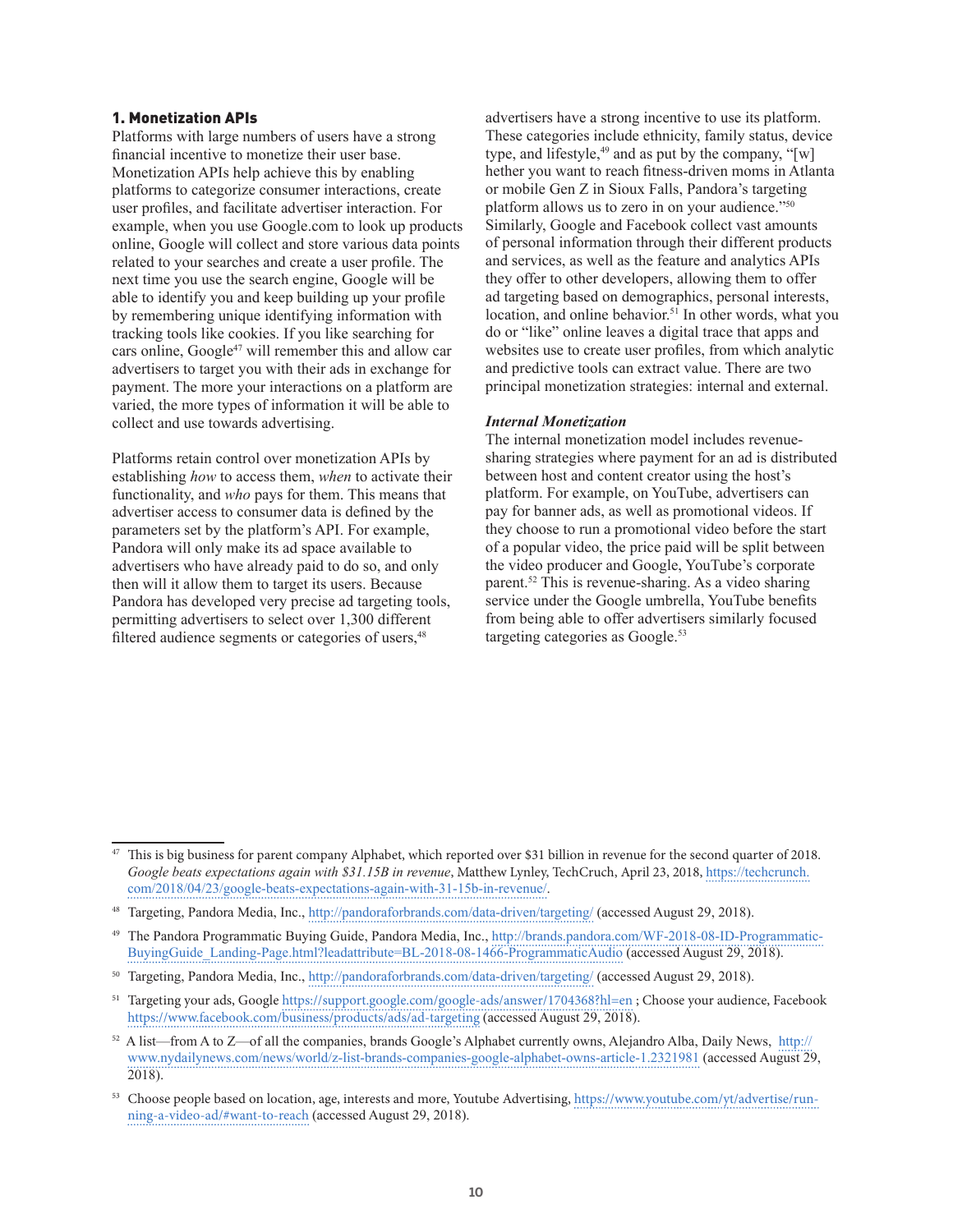#### <span id="page-13-0"></span>*External Monetization*

External monetization seeks to monetize services and products by placing a price on their usage similar to a rental fee. These include add-on, indirect, and direct monetization strategies.<sup>54</sup> Add-on strategies usually take the form of a premium service only available to subscribers. For example, Pandora offers three tiers of service: Pandora, Pandora Plus, and Pandora Premium.<sup>55</sup> Pandora Plus and Premium are only accessible to paying subscribers, offering features like no advertising and higher quality audio.

External monetization can be indirect or direct. Indirect monetization occurs where the use of the service is free to the consumer, but the platform is extracting a benefit from its use. For example, Amazon.com customers don't need to pay for using its app or website, just for the services and products purchased and any taxes or shipment fees. However, online sellers benefitting from the use of Amazon's platform to advertise and sell their goods must pay a fee to do so.56

Direct monetization refers to charging advertisers based on general service usage. The more people use an app, the higher the potential value from advertising on it. This enables apps which dominate their field, like Google Maps, to attract much more advertising and be able to demand higher prices. Thus, by integrating services like YouTube, Google Maps, and Google Search, Google is able to offer extremely precise location mapping, consumer preferences, and potential interests consolidated in rich profiles which advertisers are willing to pay to interact with. In fact, Google and Alphabet do not break down YouTube, Google Maps, and Google Search's revenue separately, but it already boasted over \$19 billion in overall revenue in 2016.57

#### 2. Marketing APIs

Marketing APIs, in contrast to monetization APIs and strategies, focus on creating user profiles based on your behavioral data for advertisers to use. Facebook's Marketing API, for instance, allows advertisers to (a) customize their audience, (b) create an ad management tool, and  $(c)$  build a custom analytics tool.<sup>58</sup> This API allows advertisers to generate useful campaignrelated insights<sup>59</sup> and collect consumer data through its Audience Management tool. This last feature enables advertisers not only to expand their current target pool on Facebook, but to re-engage specific sets of people they have already interacted with on or off Facebook through the use of identifying information like "mail address, Facebook UIDs, phone numbers, names, date of birth, gender, locations, app user IDs, Apple's Advertising Identifier (IDFA), [and] Android's advertising ID."60 This means that an advertiser using Facebook's Marketing API could potentially know your name, age, where you live, what you look like, which phone or computers you use, and any other personal information you voluntarily offered or was inferred by Facebook.

#### 3. Advertiser Access

As discussed, advertiser access to your data is limited to that which an app or website advertising API allows. Some apps and websites are more restrictive while others offer up consumer information with relative ease. Additionally, many platforms partner directly with advertisers using their APIs and allow the advertisers to use other third-parties to assist in ad development and functionality. Amazon, for instance, makes room for advertisers to work with third parties to assist them in advertisement placement and adderived data collection.<sup>61</sup> For example, this could mean that Amazon's API would allow Ford to advertise on Amazon's platform and, using an approved third-party ad service like DoubleClick, Ford may then utilize DoubleClick to collect data from Ford's advertisements.

- <sup>57</sup> *Here's how Google Maps could grow to be a \$5 billion business by 2020*, Avery Hartmans, Business Insider, November 7, 2016, [https://www.businessinsider.com/google-maps-could-be-a-5-billion-business-by-2020.](https://www.businessinsider.com/google-maps-could-be-a-5-billion-business-by-2020)
- <sup>58</sup> Facebook Marketing Developers, Facebook,<https://www.facebook.com/marketingdevelopers/videos/772240782890323/> (accessed August 29, 2018).

- <sup>60</sup> Custom Audience, Facebook,<https://developers.facebook.com/docs/marketing-api/reference/custom-audience>(accessed August 29, 2018).
- <sup>61</sup> Approved third party ad servers and technology providers, Amazon.com, [https://advertising.amazon.com/ad-specs/en/policy/](https://advertising.amazon.com/ad-specs/en/policy/approved-3p-ad-servers) [approved-3p-ad-servers](https://advertising.amazon.com/ad-specs/en/policy/approved-3p-ad-servers) (accessed August 29, 2018).

<sup>54</sup> Monetization: Unlock More Value for Your APIs, apigee,<https://apigee.com/about/tags/api-monetization> (accessed August 29, 2018).

<sup>55</sup> Homepage, Pandora Media, Inc.,<https://www.pandora.com/> (accessed August 29, 2018).

<sup>56</sup> Choose Your Selling Plan, Amazon.com, <https://services.amazon.com/selling/pricing.html> (accessed August 29, 2018).

<sup>59</sup> Insights, Facebook, <https://developers.facebook.com/docs/marketing-api/insights> (accessed August 29, 2018).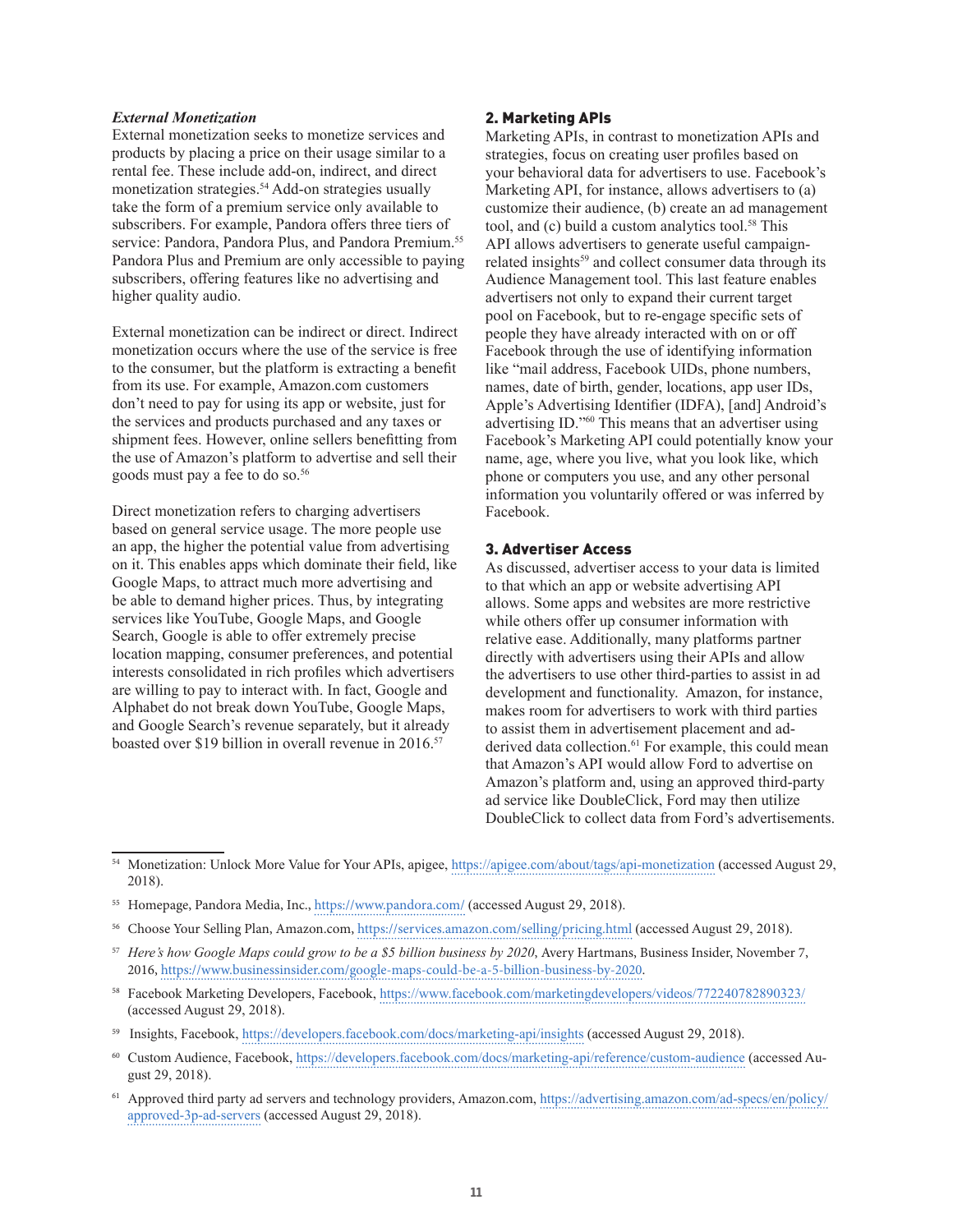Such policies add *layers* to the data an advertiser can collect about you to include not only ad-related consumer interactions, but data collected by analytic tools used with the advertisements. This is known as cookie syncing. How it works is, when you visit a webpage with an advertisement that is linked to a cookie, the cookie makes itself visible to other advertisers, which enables them to match and merge advertising profiles about you. By joining forces, they have the ability to exchange specific user data collected separately between their services and figure out information like your phone number and your laptop IP address, enabling them to create a highly accurate profile about you without your knowledge.<sup>62</sup> The result is that, where advertiser access to consumer data is more generous, advertisers can amass detailed

personal information by placing tracking tools in their advertisements which can follow users around the web, studying and collecting their information.

Alternatively, platforms that have not developed analytic tools of their own may contract third parties to do so. For instance, through the use of Comcast Spotlight, a subsidiary of Comcast Corporation's Xfinity, CNN.com enables advertisers to pick a desired audience based on the type of service or product marketed as well as demographics – including gender, household income, education, home ownership, age, presence of children, and marital status, as identified by Comcast Spotlight.<sup>63</sup> ESPN.com equally utilizes Comcast Spotlight for digital advertising, offering the same level of audience targeting.64



Figure 2: Industry-specific targeting options for CNN.com and ESPN.com.<sup>65</sup>

<sup>62</sup> *The Truth About Data Mining: How Online Trackers Gather Your Info and What They See*, Arthur Baxter, Observer, July 21, 2016, [http://observer.com/2016/07/the-truth-about-data-mining-how-online-trackers-gather-your-info-and-what-they-see/.](http://observer.com/2016/07/the-truth-about-data-mining-how-online-trackers-gather-your-info-and-what-they-see/)

<sup>63</sup> Advertise on CNN, Comcast Spotlight, <https://www.comcastspotlight.com/content/cnn> (accessed August 29, 2018).

<sup>64</sup> Advertise on ESPN, Comcast Spotlight, <https://www.comcastspotlight.com/content/espn> (accessed August 29, 2018).

<sup>65</sup> Find Your Audience, Comcast Spotlight, <https://www.comcastspotlight.com/find-your-audience> (accessed August 29, 2018).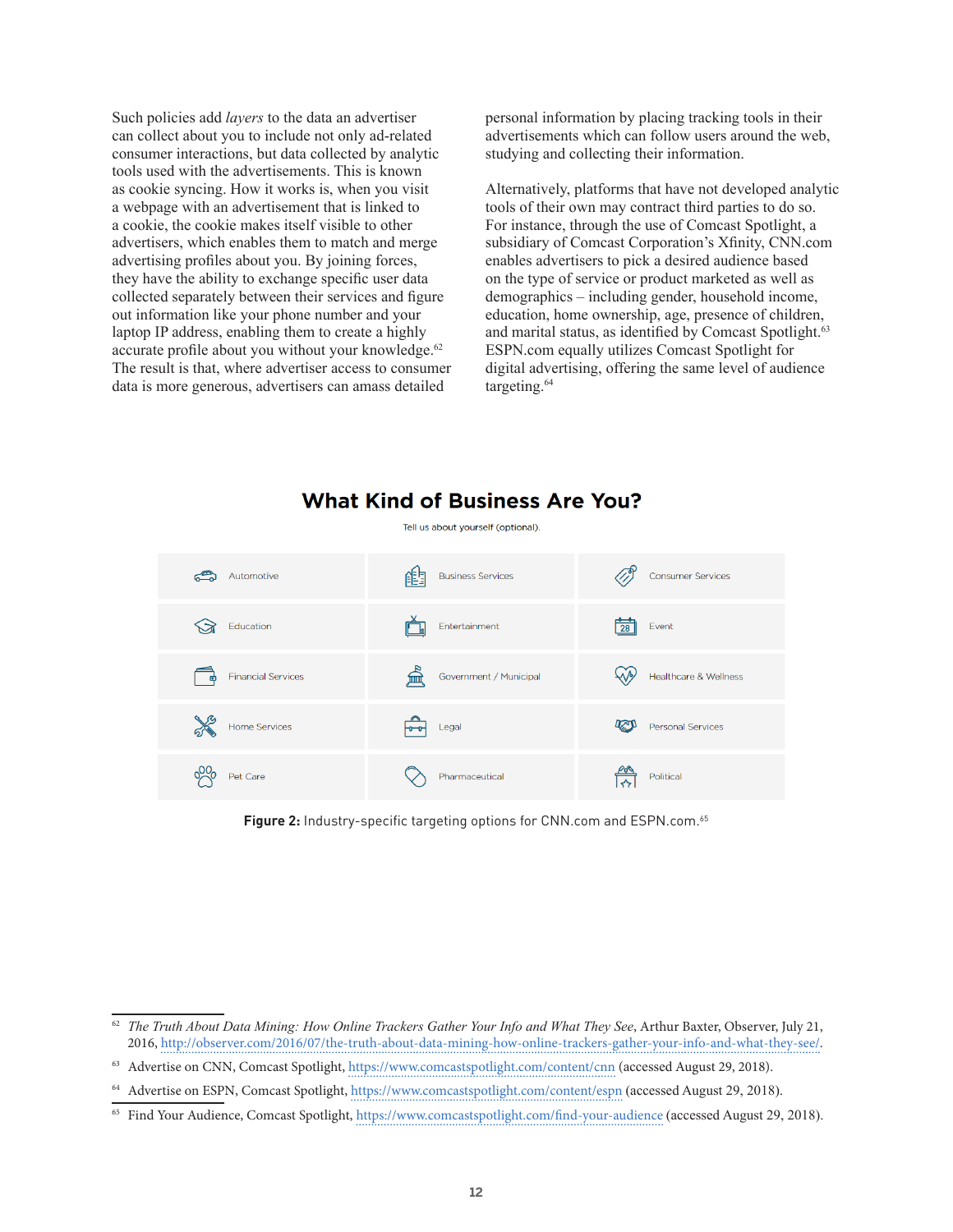## **Who Are Your Customers?**

Let's build a profile (optional). Select all that apply.



Figure 3: Audience-specific targeting options for CNN.com and ESPN.com.<sup>66</sup>

In sum, advertisers can partner with platforms in using their APIs, and platforms can supplement their audience management and analytic offerings by partnering with data management firms. Advertisement APIs will control

advertiser, platform, and consumer interactions and define the types and amounts of data advertisers have access to. The result of such interactions and API-driven exchanges is a worldwide data marketplace.<sup>67</sup>

<sup>66</sup> Find Your Audience, Comcast Spotlight, <https://www.comcastspotlight.com/find-your-audience> (accessed August 29, 2018).

<sup>67</sup> *6 Predictions For The \$203 Billion Big Data Analytics Market*, Gil Press, Forbes, January 20, 2017, https://www.forbes.com/ sites/gilpress/2017/01/20/6-predictions-for-the-203-billion-big-data-analytics-market/#742310c52083.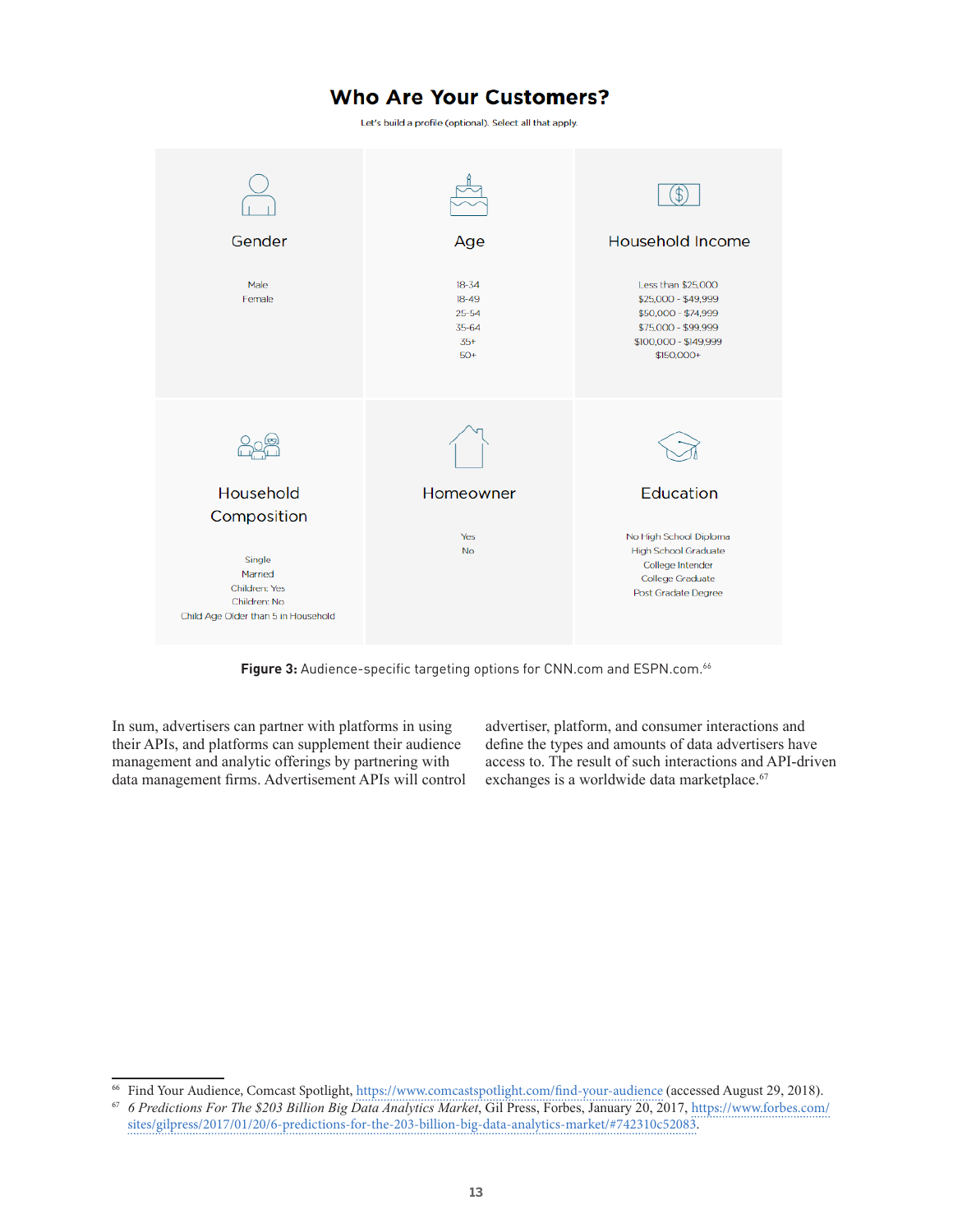# <span id="page-16-0"></span>III: Observations and Conclusions

APIs are essential for the combination and integration of online services. APIs enable the rich and interactive websites and mobile apps of today. At the same time, APIs can be used by developers and advertisers to collect large amounts of your personal information when you use popular websites and apps. Vice versa, APIs can enable sites and apps to gain access to information that platform developers and advertisers have about you. If a developer incorporates Facebook Login into its mobile app, Facebook may receive your location data when you use Facebook to log into the app. When you are listening to music on Pandora in a Ford car, both Pandora and Ford may have access to data collected about you from the car. When you connect one of your accounts to another service, like using Mint with Venmo, that service could have access to your entire account. Be cautious and use only services that you trust. In addition, there are intermediaries, like advertising placement networks, that may have access to your personal data through APIs.

APIs enable enhanced tracking of you as you go from website to website, app to app, or website to app to website, and all of this data can be aggregated together, both by online services, such as Google and Facebook, as well as advertisers. (And, most popular services have both web and mobile offerings.) Large companies with popular platforms will be able to collect more data and enjoy more discretion when choosing what advertisement services to offer. Some, like Pandora, Facebook, and Google, choose to offer advertisers thousands of filters for audience selection. Other companies, like Amazon, prefer to handle audience management themselves, limiting advertiser choice to keywords. The size of these companies permits them to make such calculated and independent choices.

Additionally, companies with large affiliate structures, many different offerings, and numerous types of APIs can compile all of the data they collect from and about you in one place. For example, Google's APIs for Search and Maps, when integrated into websites and apps by developers, increase advertising value of your data for Google with enhanced ability to track you across the websites and apps using various types of Google APIs.

Likewise, advertisers and data brokers may compile large amounts of personal data from many different sources, including those companies you interact with who are willing to share the data with them, all without the advertiser or data broker ever contacting you. It is possible you may then be profiled or labeled based upon large amounts of information about you aggregated from many sources. Sometimes a developer or advertiser directly utilizing a website's or app's API may also be compiling your personal information and profiling you for purposes of selling this information to others. Cambridge Analytica, for example, was a web developer, profiler, and seller of information it collected through the Facebook API. The point is that these technologies are complex and the companies using APIs may play several different roles.

In conclusion, while APIs are an inherent part of how the online ecosystem works, their privacy implications deserve closer scrutiny – for APIs made available to both developers and advertisers. Driven by exploitations of their APIs, companies like Facebook and Twitter have started to more-tightly control access to their APIs or limit what information is available through APIs. Yet, for many websites and mobile apps, including those companies, monetizing information about their users remains at the core of their business model. As a consumer, you should consider what companies might learn about you because of the information you provide directly to them or through information they might be gathering about you implicitly. Many online services, including Google, Facebook, and other services we analyzed, provide privacy settings that allow you to limit at least to some extent how the company can use and share data it collects about you. However, most of those privacy choices are opt-outs – meaning they require you to become active and deliberately change the privacy settings to, for example, limit what information is provided to advertisers.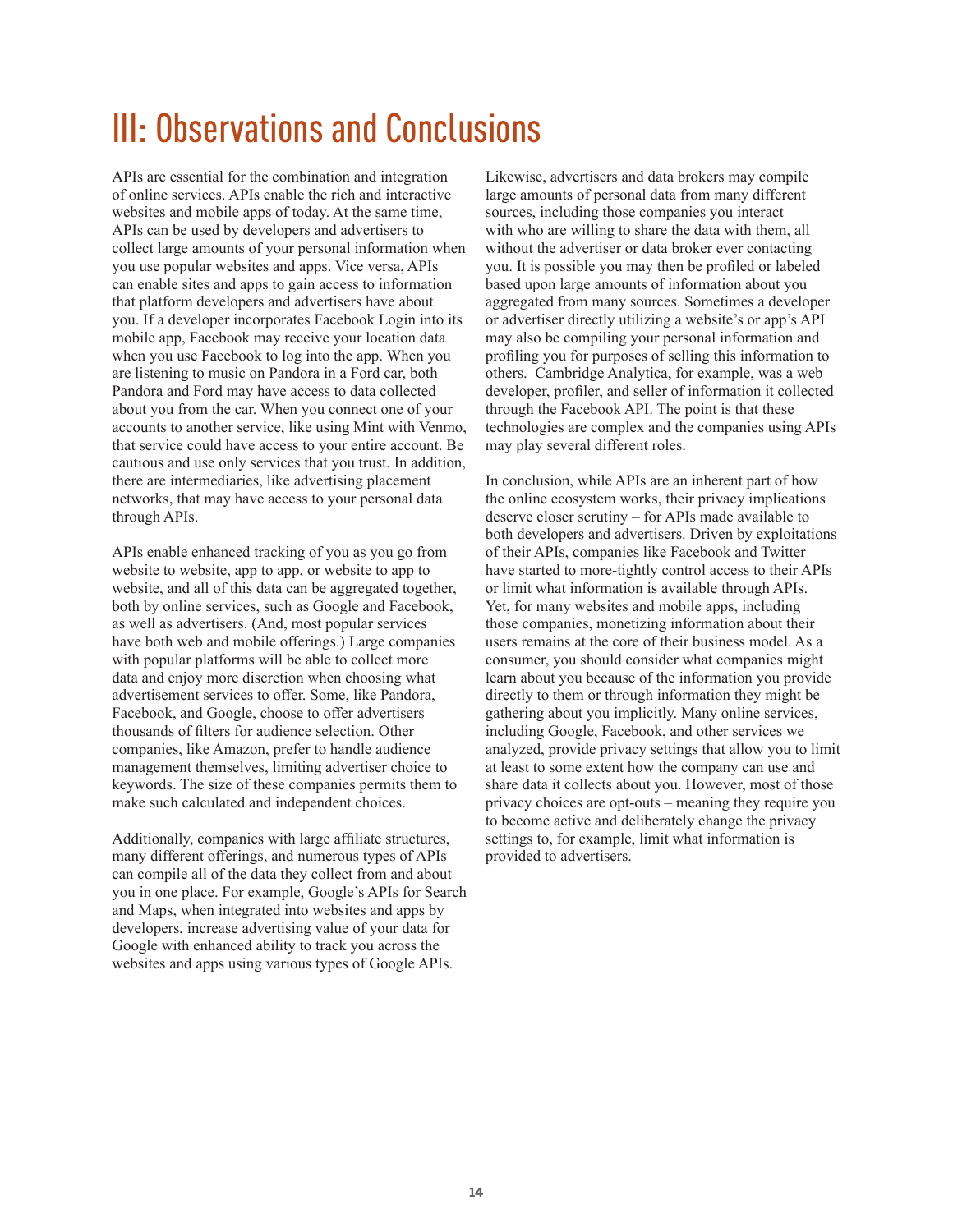# <span id="page-17-0"></span>Appendix: Selection Methodology

This study focuses on APIs in mobile applications and websites familiar to and popular among consumers. Several metrics were used when selecting our sample of websites and platforms to be studied. Applications and websites were first selected in various categories to survey a diverse set of platform types. Google Play and the Apple Store provide the most application offerings and downloads worldwide,<sup>68</sup> so our initial step was to turn to these to find the most popular categories of apps and websites consumers rely on. Popularity can

be measured in several ways, including number of downloads, number of apps available per category, and time spent or frequency of usage. Because this report seeks to focus on apps and websites impacting Americans the most in their daily lives, the amount of time people spend on these virtual offerings is most persuasive. According to comScore, categories under the "Entertainment & Communication" umbrella were responsible for nearly two thirds of time spent on apps in 2017<sup>69</sup>



<sup>68</sup> Business of Apps, [http://www.businessofapps.com/data/app-statistics/,](http://www.businessofapps.com/data/app-statistics/) May 25, 2018.

<sup>69</sup> comScore, *The 2017 US Mobile App Report*, [https://www.comscore.com/Insights/Presentations-and-Whitepapers/2017/The-](https://www.comscore.com/Insights/Presentations-and-Whitepapers/2017/The-2017-US-Mobile-App-Report)[2017-US-Mobile-App-Report](https://www.comscore.com/Insights/Presentations-and-Whitepapers/2017/The-2017-US-Mobile-App-Report), August 24, 2017, at p. 46.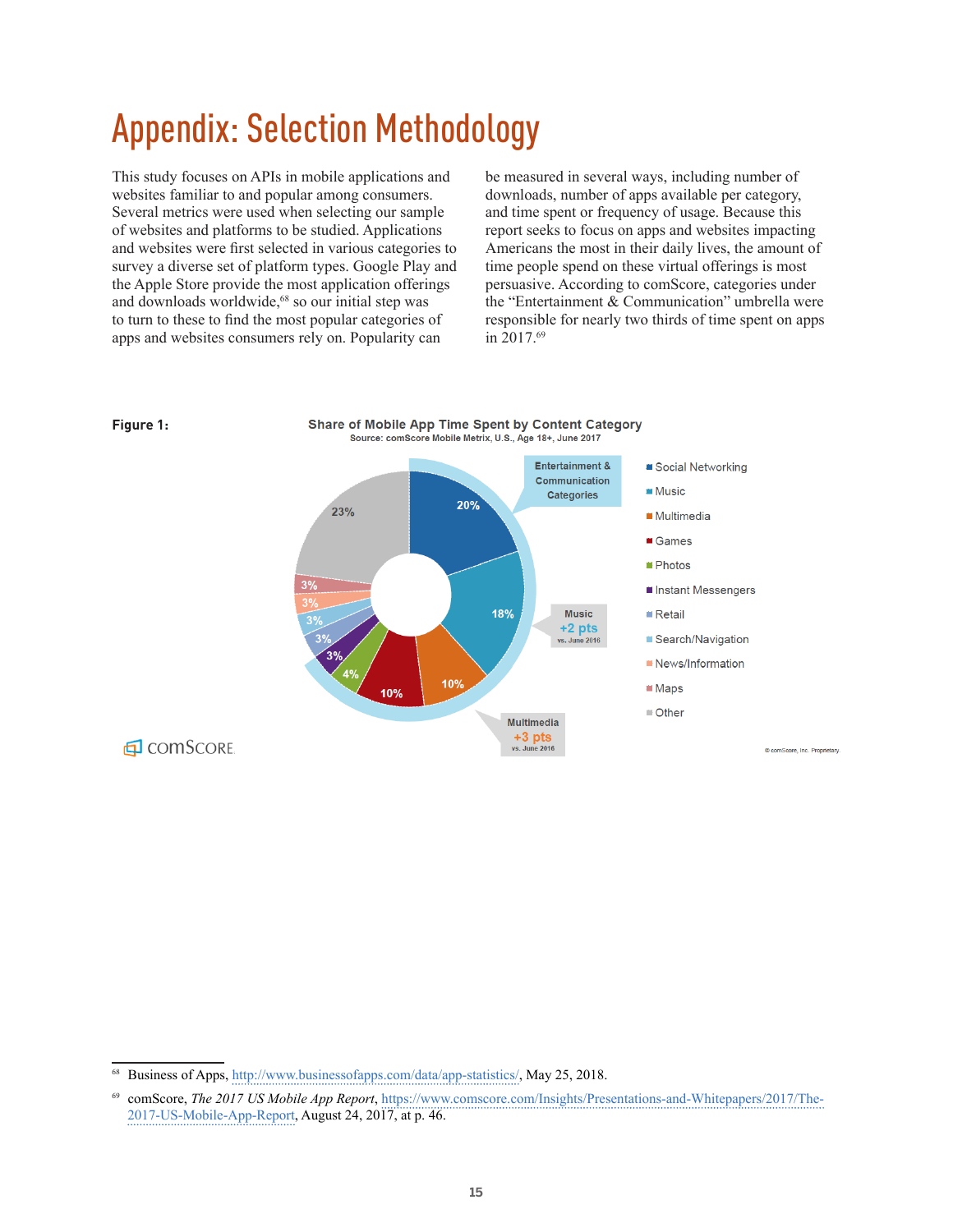Whereas slight divergences between app and browser category usage ranking exist, a study from Ipsos MORI reveals that most category types themselves remain virtually the same (*see* Figure 2).70 Early 2018 studies

show that the prevalence of these categories is likely to persist as they continue to lead in total number of apps or share of available apps in the Apple Store and Google  $Play.<sup>71</sup>$ 



**Ipsos MORI** 

<sup>70</sup> Ipsos MORI, *Something For Everyone, Why the growth of mobile apps is good news for brands*, July 2017, [https://www.](https://www.google.com/url?sa=t&rct=j&q=&esrc=s&source=web&cd=14&cad=rja&uact=8&ved=0ahUKEwimgrrWgKHcAhUHExoKHfRkC98QFgiRATAN&url=https%3A%2F%2Fwww.ipsos.com%2Fsites%2Fdefault%2Ffiles%2F2017-08%2FGoogle-mobile-apps-report-2017.pdf&usg=AOvVaw32O8XfZ2ooE-BCoXZncNKJ) [google.com/url?sa=t&rct=j&q=&esrc=s&source=web&cd=14&cad=rja&uact=8&ved=0ahUKEwimgrrWgKHcAhUHExoKH](https://www.google.com/url?sa=t&rct=j&q=&esrc=s&source=web&cd=14&cad=rja&uact=8&ved=0ahUKEwimgrrWgKHcAhUHExoKHfRkC98QFgiRATAN&url=https%3A%2F%2Fwww.ipsos.com%2Fsites%2Fdefault%2Ffiles%2F2017-08%2FGoogle-mobile-apps-report-2017.pdf&usg=AOvVaw32O8XfZ2ooE-BCoXZncNKJ)[fRkC98QFgiRATAN&url=https%3A%2F%2Fwww.ipsos.com%2Fsites%2Fdefault%2Ffiles%2F2017-08%2FGoogle-mo](https://www.google.com/url?sa=t&rct=j&q=&esrc=s&source=web&cd=14&cad=rja&uact=8&ved=0ahUKEwimgrrWgKHcAhUHExoKHfRkC98QFgiRATAN&url=https%3A%2F%2Fwww.ipsos.com%2Fsites%2Fdefault%2Ffiles%2F2017-08%2FGoogle-mobile-apps-report-2017.pdf&usg=AOvVaw32O8XfZ2ooE-BCoXZncNKJ)[bile-apps-report-2017.pdf&usg=AOvVaw32O8XfZ2ooE-BCoXZncNKJ](https://www.google.com/url?sa=t&rct=j&q=&esrc=s&source=web&cd=14&cad=rja&uact=8&ved=0ahUKEwimgrrWgKHcAhUHExoKHfRkC98QFgiRATAN&url=https%3A%2F%2Fwww.ipsos.com%2Fsites%2Fdefault%2Ffiles%2F2017-08%2FGoogle-mobile-apps-report-2017.pdf&usg=AOvVaw32O8XfZ2ooE-BCoXZncNKJ).

<sup>71</sup> App category ranking by share of App Store offerings: Statista, *Most popular Apple App Store categories in May 2018, by share of available apps*, [https://www.statista.com/statistics/270291/popular-categories-in-the-app-store/;](https://www.statista.com/statistics/270291/popular-categories-in-the-app-store/) App category ranking by number of apps available for each category on Google Play store: App Brain, *Most popular Google Play categories*, [https://](https://www.appbrain.com/stats/android-market-app-categories) [www.appbrain.com/stats/android-market-app-categories](https://www.appbrain.com/stats/android-market-app-categories), July 14, 2018.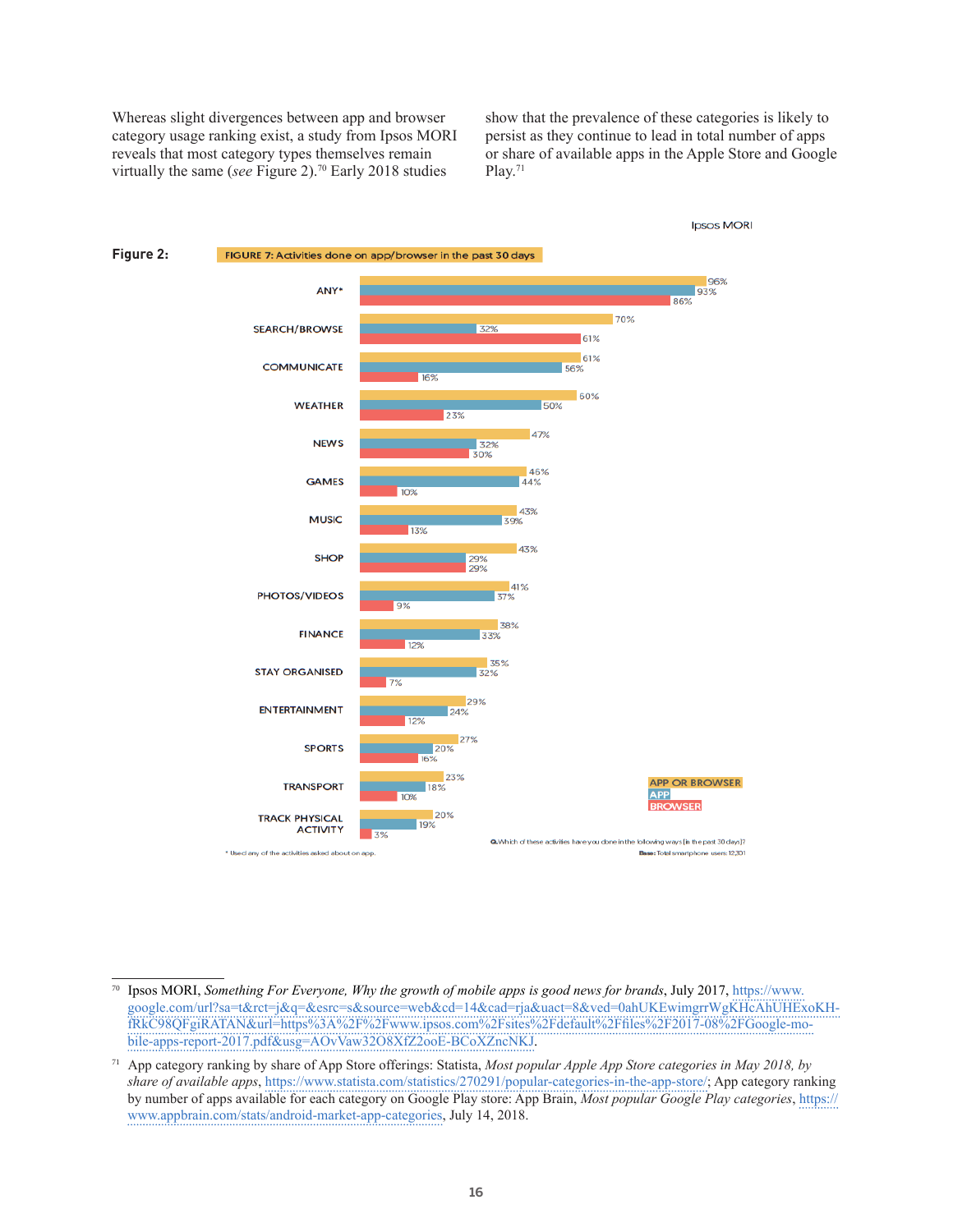As for websites, data updated monthly by Alexa Internet and competing internet data companies show that the

prevalence of these categories persists on traditional desktops.

| Top Sites in the United States in July 2018 <sup>72</sup> |               |                  |  |  |  |
|-----------------------------------------------------------|---------------|------------------|--|--|--|
| <b>RANK</b>                                               | <b>SITE</b>   | <b>CATEGORY</b>  |  |  |  |
| $\mathbf{1}$                                              | Google.com    | Search           |  |  |  |
| 2                                                         | Youtube.com   | Video/Multimedia |  |  |  |
| 3                                                         | Facebook.com  | Social           |  |  |  |
| 4                                                         | Amazon.com    | Shopping         |  |  |  |
| 5                                                         | Reddit.com    | News/Multimedia  |  |  |  |
| 6                                                         | Wikipedia.org | Education        |  |  |  |
| 7                                                         | Twitter.com   | Social/News      |  |  |  |
| 8                                                         | Yahoo.com     | News/Multimedia  |  |  |  |
| 9                                                         | Instagram.com | Multimedia       |  |  |  |
| 10                                                        | Ebay.com      | Shopping         |  |  |  |
| 11                                                        | Linkedin.com  | Social           |  |  |  |
| 12                                                        | Netflix.com   | Video/Multimedia |  |  |  |

**Figure 3:**

The most notable exception is games, which find their greatest popularity in app form, demonstrated by their 24.93% share of all available apps on the Apple App Store.73 While the audience for games is not as large as for other categories, their usage is more frequent. Gaming apps are used with similar frequency to dating apps which, while limited in audience capture, boast strong use and consumer loyalty. Similarly, increasingly popular mobile payment applications<sup>74</sup> are not reflected in these rankings. The main reason for this is that mobile payment apps create value for consumers by enabling them to pay for goods and services just using their

smartphone. This requires a certain degree of integration between phone and payment service necessitating installation of an app program. Online offerings and shopping are booming, and so are internet-connected payment solutions; thus we added mobile payments as an additional category.

Our second metric is app or website popularity within the category. To assess popularity, we looked at both frequency of use and reach within the consumer base. Reach is measured as a percentage of mobile users accessing an app. This led to the results shown in Figure 4.

<sup>72</sup> Alexa Internet, Inc., <https://www.alexa.com/topsites/countries/US>, July 6, 2018. Alexa ranks these sites by weighing the daily time spent on them, daily pageviews per visitor, percentage of traffic from search, and total sites linking in.

<sup>73</sup> Statista, *Most popular Apple App Store categories in May 2018, by share of available apps*, [https://www.statista.com/statis](https://www.statista.com/statistics/270291/popular-categories-in-the-app-store/)[tics/270291/popular-categories-in-the-app-store/](https://www.statista.com/statistics/270291/popular-categories-in-the-app-store/).

<sup>74</sup> Jill Cornfield, *Instant payment apps grow up. They're not just for millennials anymore*, CNBC, July 14, 2018, [https://www.](https://www.cnbc.com/2018/07/12/instant-payment-is-growing-up-its-not-just-for-millennials-anymore.html) [cnbc.com/2018/07/12/instant-payment-is-growing-up-its-not-just-for-millennials-anymore.html](https://www.cnbc.com/2018/07/12/instant-payment-is-growing-up-its-not-just-for-millennials-anymore.html).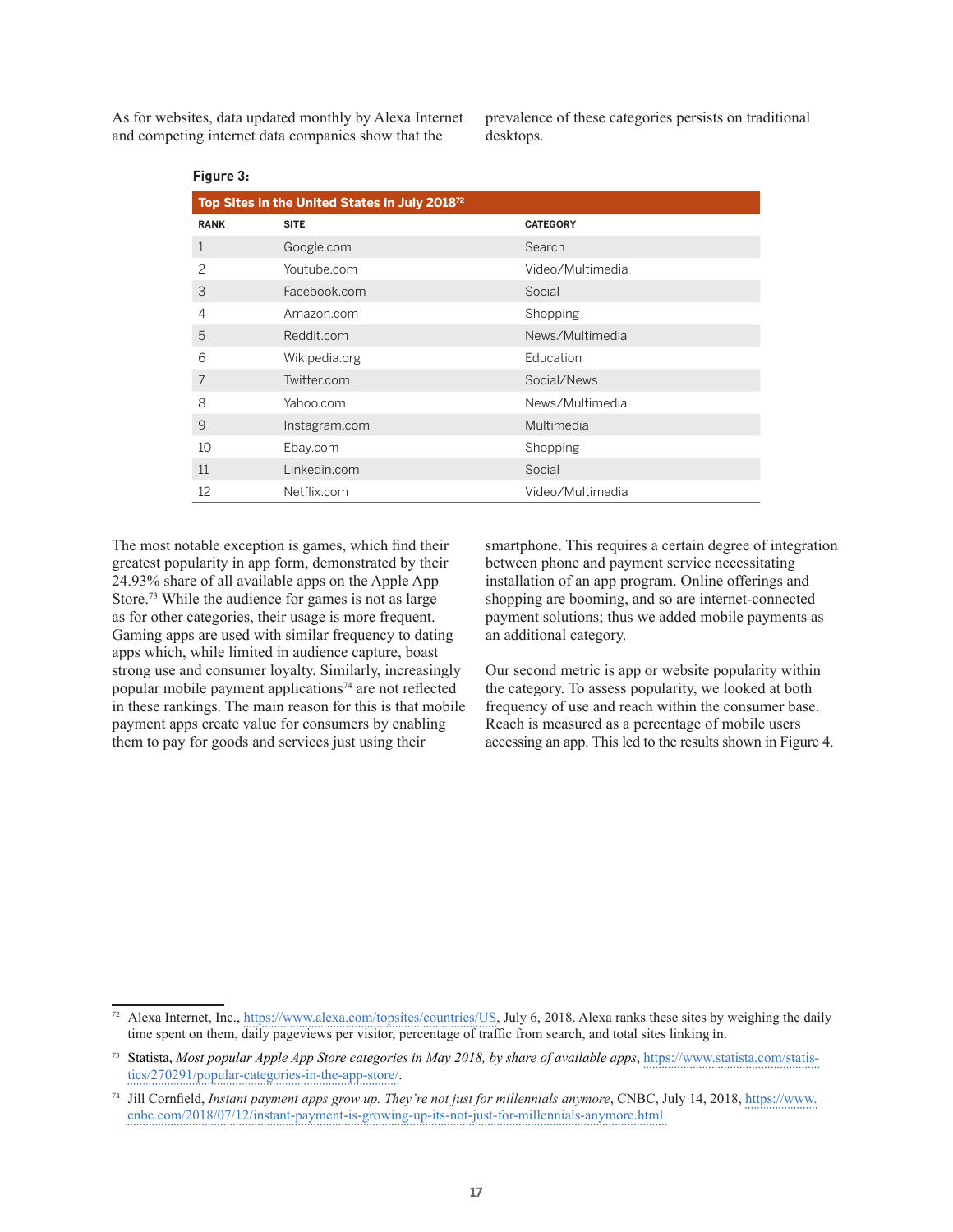#### **Figure 4:**

| Leading Websites & Apps in April 2018 <sup>75</sup> |                                       |                 |                  |                 |  |  |  |
|-----------------------------------------------------|---------------------------------------|-----------------|------------------|-----------------|--|--|--|
| <b>RANK</b>                                         | UNIQUE MONTHLY VIEWS                  | <b>CATEGORY</b> | <b>APP REACH</b> | <b>CATEGORY</b> |  |  |  |
| 1                                                   | <b>Google Sites</b>                   | Search          | Facebook         | Social          |  |  |  |
| 2                                                   | Oath [includes AOL and Yahoo! brands] | News/Multimedia | YouTube          | Multimedia      |  |  |  |
| 3                                                   | Microsoft Sites                       | News/Multimedia | Google Search    | <b>Search</b>   |  |  |  |
| 4                                                   | Facebook                              | Social          | Google Maps      | Utility         |  |  |  |
| 5                                                   | Amazon Sites                          | Shopping        | Messenger        | Social          |  |  |  |
| 6                                                   | Comcast NBC Universal                 | News/Multimedia | Snapchat         | Multimedia      |  |  |  |
| 7                                                   | <b>CBS</b> Interactive                | News/Multimedia | Gmail            | Utility         |  |  |  |
| 8                                                   | Twitter                               | Social          | Google Play      | Search          |  |  |  |
| 9                                                   | The Walt Disney Company               | Multimedia      | Instagram        | Multimedia      |  |  |  |
| 10                                                  | Apple Inc.                            | Multimedia      | Amazon           | Shopping        |  |  |  |
| 11                                                  | Meredith Digital                      | News/Multimedia | Google Drive     | Utility         |  |  |  |
| 12                                                  | <b>Turner Digital</b>                 | News/Multimedia | Pandora          | Multimedia      |  |  |  |

More time is spent on apps than on websites.<sup>76</sup>

Approximately 34% of time spent on virtual platforms is dedicated to desktop browsing versus 50% to mobile apps. Mindful of this difference, this study sampled a total of eleven services, of which four are primarily webbased and seven primarily app-based. However, we note that a hard distinction between websites and mobile apps is less significant when most services have both web and mobile offerings.

Third, this study filtered its sample set based on corporate ownership, aiming to cover a greater company diversity where popularity rankings alone would have dictated a pronounced dependence on services offered by Alphabet and Facebook.<sup>77</sup> Thus, in order to examine popular apps and websites for a diverse set of companies and in different categories, the following chart shows the apps and websites selected for research in this study along with each alternative considered:

<sup>75</sup> See Statista,<https://www.statista.com/statistics/281605/reach-of-leading-us-smartphone-apps/>, April 2018. Reach is defined as the percentage of mobile audience accessing the respective app via smartphone.

<sup>76</sup> See comScore, *The 2017 US Mobile Report*, at p. 6

<sup>77</sup> A study abiding strictly to rankings would be dominated by Alphabet Inc., Facebook, Inc., and Amazon.com, Inc., companies which took 9 out of 12 slots in the Google Play Store most popular rankings and 6 out of 12 in the Apple App Store in July 2018. Sources: Google Play active usage: SimilarWeb, <https://www.similarweb.com/apps/top/google/app-index/us/all/top-free>, July 10, 2018; App Store active usage: <https://www.similarweb.com/apps/top/apple/store-rank/us/all/top-free/iPhone>, July 10, 2018. The same companies also dominated a website-based ranking by monthly views: Alexa Internet, Inc., [https://www.alexa.com/](https://www.alexa.com/topsites/countries/US) [topsites/countries/US,](https://www.alexa.com/topsites/countries/US) July 6, 2018.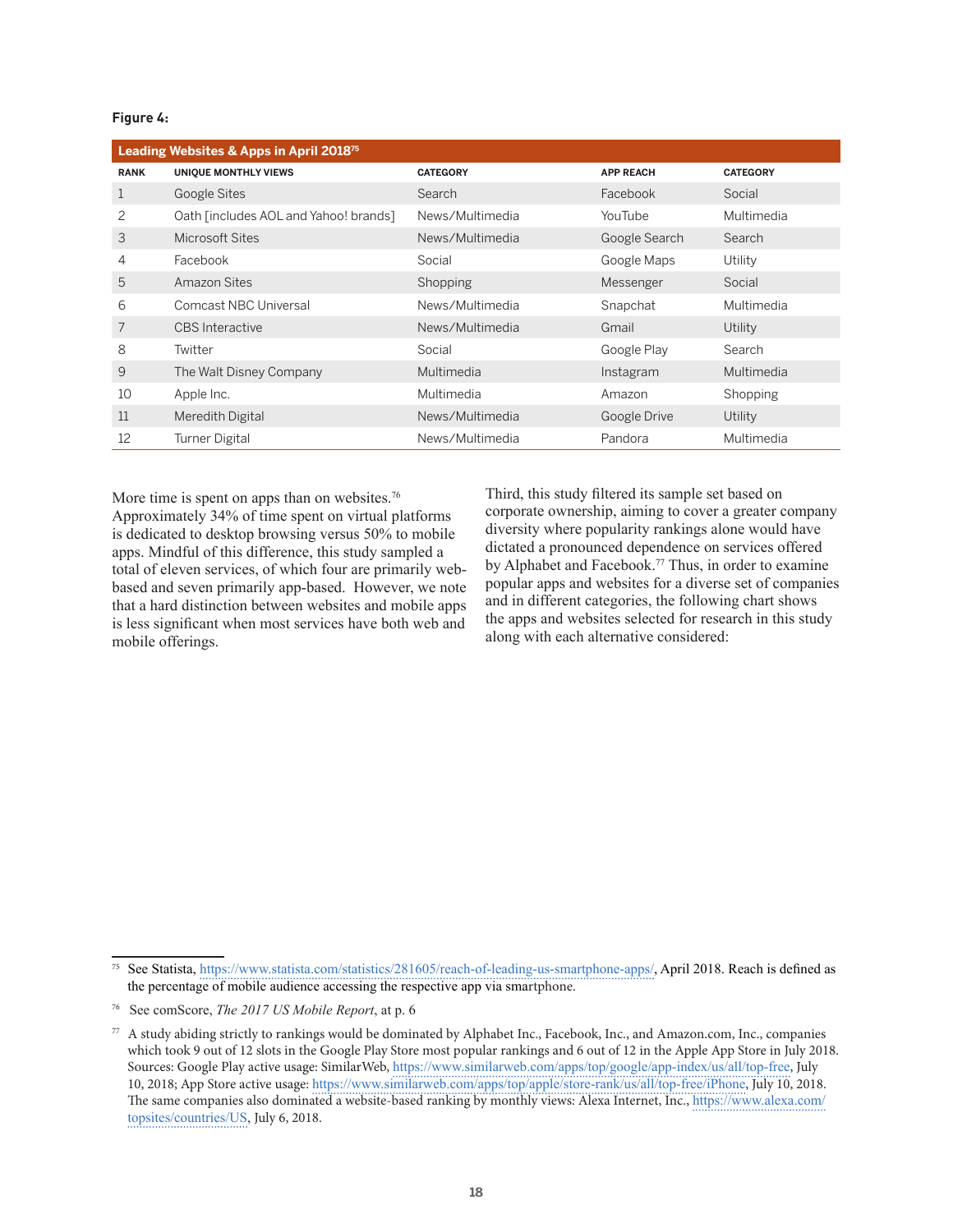#### **Figure 5:**

| <b>RANK</b> | <b>CATEGORY</b>          | <b>PRODUCT</b>      | <b>PLATFORM</b> | <b>CORPORATE PARENT</b>                            | <b>ALTERNATIVE</b> | <b>PLATFORM</b> | <b>CORPORATE PARENT</b>        |
|-------------|--------------------------|---------------------|-----------------|----------------------------------------------------|--------------------|-----------------|--------------------------------|
| 1           | Games                    | Candy Crush<br>Saga | Application     | King Digital Entertainment<br>Ltd.                 | Subway<br>Surfers  | Application     | KILOO and SYBO games           |
| 2           | Search                   | Google              | Website         | Alphabet Inc.                                      | <b>Bing</b>        | Website         | Microsoft Corporation          |
| 3           | Social                   | Facebook            | Application     | Facebook, Inc.                                     | WhatsApp           | Application     | Facebook, Inc.                 |
| 4           | News/<br><b>Business</b> | CNN                 | Website         | AT&T Inc.                                          | <b>NBC</b>         | Website         | Comcast Corporation            |
| 5           | Video                    | Netflix             | Application     | Netflix, Inc.                                      | YouTube            | Application     | Alphabet Inc.                  |
| 6           | Music                    | Pandora             | Application     | Pandora Radio                                      | Spotify            | Application     | Spotify Technology SA          |
| 7           | Shopping                 | Amazon              | Website         | Amazon.com. Inc.                                   | eBay               | Website         | eBay Inc.                      |
| 8           | <b>Utilities</b>         | Google Maps         | Application     | Alphabet Inc.                                      | Clean Master       | Application     | Cheetah Mobile Inc.            |
| 9           | Dating                   | Tinder              | Application     | MatchGroup, Inc.                                   | <b>Bumble</b>      | Application     | Badoo*                         |
| 10          | Sports                   | <b>ESPN</b>         | Website         | The Walt Disney Company<br>& Hearst Communications | Yahoo! Sports      | Website         | Verizon Communications<br>Inc. |
| 11          | Mobile<br>Payment        | Venmo               | Application     | PayPal Holdings, Inc.                              | <b>Starbucks</b>   | Application     | <b>Starbucks Corporation</b>   |

\*In talks to sell ownership

Our thought process for selection was as follows:

- • **Games:** Candy Crush Saga is synonymous with app-based video gaming.78 Whereas Subway Surfers has surpassed Candy Crush Saga in number of downloads, having reached one billion,79 Candy Crush reached over five hundred million in 2013, has remained highly popular since then, and is widely considered to have shaped the mobile gaming field.<sup>80</sup>
- **Search:** Google.com controls approximately 87% of search engine market share in the United States.<sup>81</sup> Internet search alternatives exist like Bing and Yahoo; however, these remain significantly behind Google in popularity and prevalence.<sup>82</sup>
- **Social:** With over 2.2 billion active users, Facebook is 500 million users ahead of YouTube and WhatsApp.83 Facebook Messenger is fourth. Also, YouTube is owned by Alphabet, already analyzed under the Search category, and WhatsApp is owned by Facebook, Inc.
- **News/Business:** Making a successful transition from cable television to the internet, CNN is regularly ranked in the top five most popular news websites.<sup>84</sup> Although NBC has strong viewership, its more diverse portfolio of entertainment content is less focused on news than CNN.

- <sup>82</sup> Statista, *Share of search queries handled by leading U.S. search engine providers as of April 2018*, [https://www.statista.com/](https://www.statista.com/statistics/267161/market-share-of-search-engines-in-the-united-states/) [statistics/267161/market-share-of-search-engines-in-the-united-states/.](https://www.statista.com/statistics/267161/market-share-of-search-engines-in-the-united-states/)
- 83 Statista, Most famous social network sites 2018, by active users, April 2018, [https://www.statista.com/statistics/272014/global](https://www.statista.com/statistics/272014/global-social-networks-ranked-by-number-of-users/)[social-networks-ranked-by-number-of-users/](https://www.statista.com/statistics/272014/global-social-networks-ranked-by-number-of-users/)

<sup>78</sup> Tiffany Hsu, *Video Game Addiction Tries to Move From Basement to Doctor's Office*, The New York Times, June 17, 2018, <https://www.nytimes.com/2018/06/17/business/video-game-addiction.html> ("I have patients who come in suffering from an addiction to Candy Crush Saga, and they're substantially similar to people who come in with a cocaine disorder," Dr. Levounis has said to the Times).

<sup>79</sup> Wikipedia, *Free applications with one billion or more downloads*, [https://en.wikipedia.org/wiki/List\\_of\\_most\\_download](https://en.wikipedia.org/wiki/List_of_most_downloaded_Google_Play_applications)[ed\\_Google\\_Play\\_applications](https://en.wikipedia.org/wiki/List_of_most_downloaded_Google_Play_applications).

<sup>80</sup> Emma Brockes, *The Never-Ending Candy Crush Saga*, February 15, 2014, [https://www.nytimes.com/2014/02/16/opinion/sun](https://www.nytimes.com/2014/02/16/opinion/sunday/the-never-ending-candy-crush-saga.html)[day/the-never-ending-candy-crush-saga.html.](https://www.nytimes.com/2014/02/16/opinion/sunday/the-never-ending-candy-crush-saga.html)

<sup>81</sup> Statcounter, *Search Engine Market Share United States of America, June 2018*, [http://gs.statcounter.com/search-engine-mar](http://gs.statcounter.com/search-engine-market-share/all/united-states-of-america)[ket-share/all/united-states-of-america](http://gs.statcounter.com/search-engine-market-share/all/united-states-of-america).

<sup>84</sup> Alexa Internet, Inc., Top Sites/News, July 15, 2018, <https://www.alexa.com/topsites/category/News>; and eBiz, Top 15 Most Popular News Websites | May 2018, <http://www.ebizmba.com/articles/news-websites>.